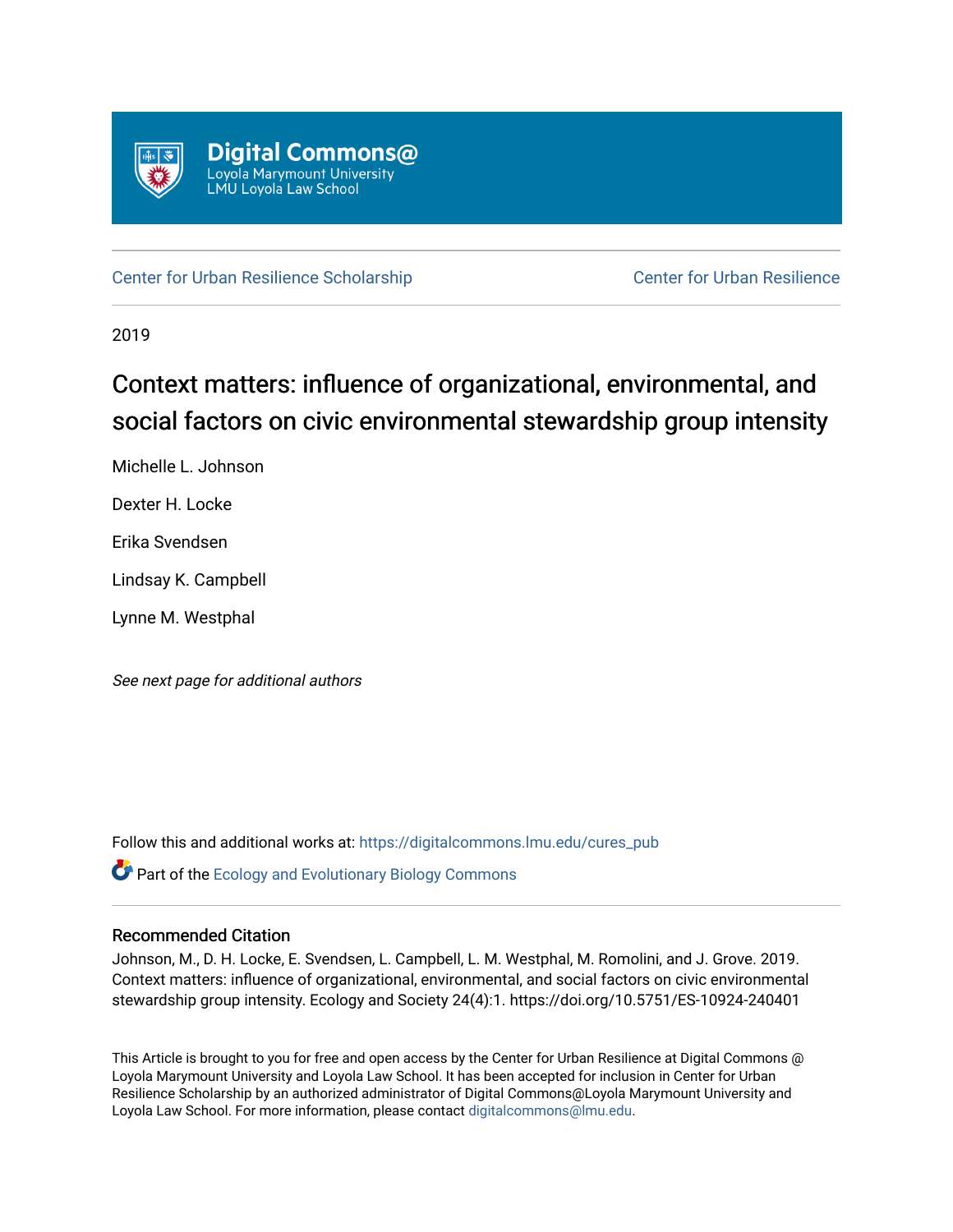### Authors

Michelle L. Johnson, Dexter H. Locke, Erika Svendsen, Lindsay K. Campbell, Lynne M. Westphal, Michele Romolini, and J. Morgan Grove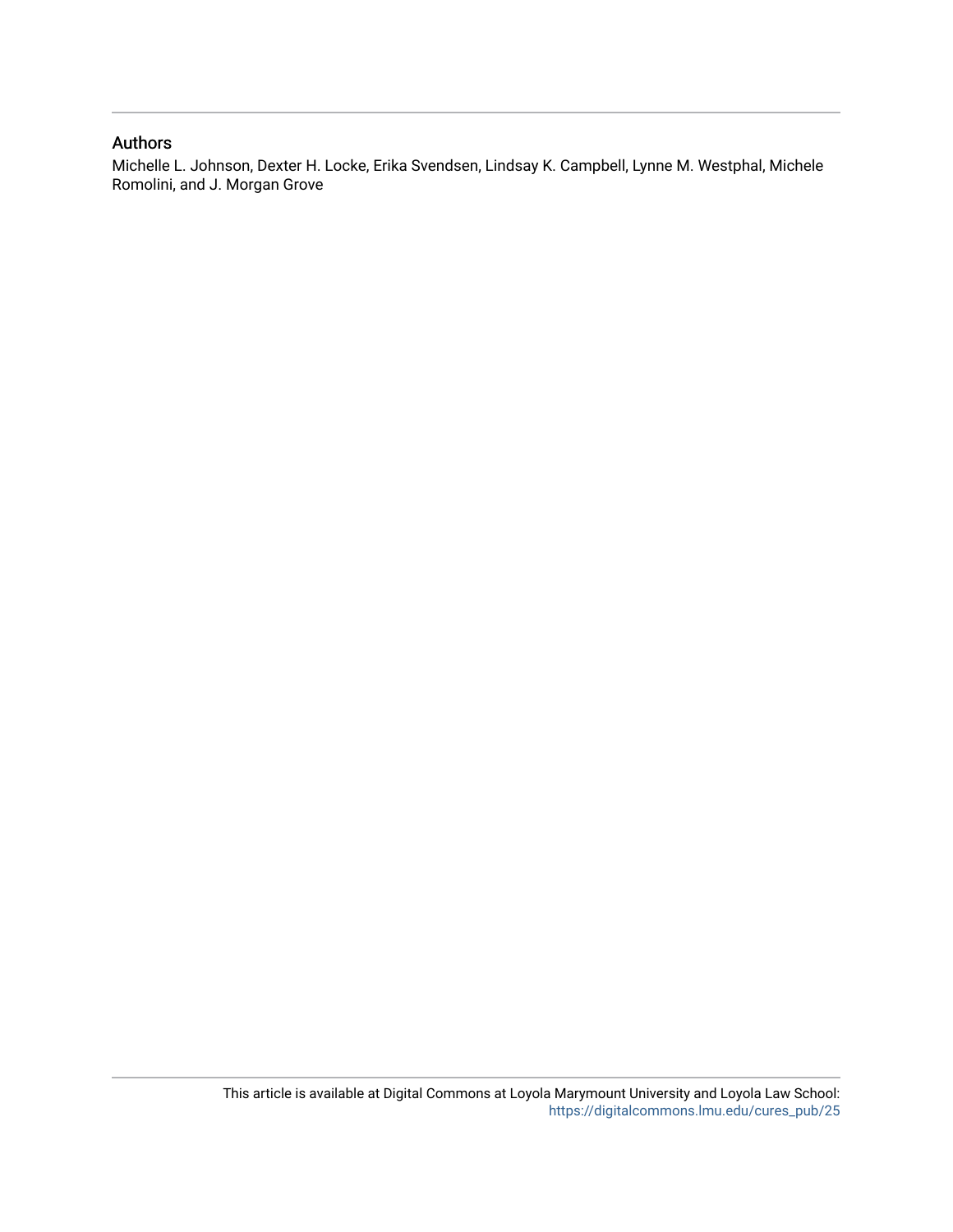

*Research*, part of a Special Feature on [Conceptualizing, Analyzing, and Supporting Stewardship: Examining the role of civil society](https://www.ecologyandsociety.org/viewissue.php?sf=138) [in environmental governance](https://www.ecologyandsociety.org/viewissue.php?sf=138)

## **Context matters: influence of organizational, environmental, and social factors on civic environmental stewardship group intensity**

[Michelle L. Johnson](mailto:michelle.l.johnson@usda.gov)<sup>1</sup>, [Dexter H. Locke](mailto:dexter.locke@gmail.com)<sup>2,3</sup>, [Erika Svendsen](mailto:esvendsen@usda.gov)<sup>1</sup>, [Lindsay K. Campbell](mailto:lindsay.campbell@usda.gov)<sup>1</sup>, [Lynne M. Westphal](mailto:lynne.westphal@usda.gov)<sup>4</sup>, [Michele Romolini](mailto:michele.romolini@lmu.edu)<sup>5</sup> and <u>[J.](mailto:mgrove@fs.fed.us)</u> *[Morgan Grove](mailto:mgrove@fs.fed.us)<sup>3</sup>*

ABSTRACT. Civic environmental stewardship groups actively take care of their local environment and are known to work in urban contexts. Research on the geographies of this urban environmental stewardship is young. Understanding where stewardship groups work and the associated organizational and neighborhood contexts advances the understanding of the environmental outcomes of stewardship efforts. We examine the organizational, socioeconomic, and environmental contexts associated with the number of stewardship groups at the Census block group and neighborhood scales for four diverse U.S. cities (Baltimore, MD; Chicago, IL; New York, NY; and Seattle, WA). We found relatively consistent and strong relationships with both average professionalization (staff and budget index) and diversity of groups' focus and the number of groups' activity areas in a block group or neighborhood, suggesting a potential density dependence effect. Overall, the number of stewardship groups correlates with social and environmental aspects at both scales across all cities, but variation across cities for specific variables indicates the need for further analyses to unpack why we observe these different patterns across cities. Strong relationships with organizational factors suggest future directions for stewardship research and that the organizational landscape may affect how many groups work in a place more than socioeconomic or environmental conditions.

Key Words: *civic stewardship; collaboration; environmental justice; social-environmental; spatial analysis; urban ecology*

Context matters: influence of organizational, environmental, and social factors on civic environmental stewardship group intensity

#### **INTRODUCTION**

Civic environmental stewardship groups actively conserve, manage, monitor, transform, advocate for, and educate those in their communities about their local environment, including land, air, water, toxics, and energy issues (Fisher et al. 2012, Campbell et al. *in press*). Such groups in U.S. cities can be incredibly diverse in their mission, age (Svendsen and Campbell 2008), and degree of professionalization (Fisher et al. 2012). Some stewardship groups play a critical role in bridging otherwise disparate communities with environmental concerns across government, business, and civil society sectors (Connolly et al. 2013, 2014). This bridging role can both improve and constrain ecosystem management (Ernstson et al. 2008). Evidence from New York City (NYC) demonstrates civic environmental stewardship group activities may be associated with land use and cover change (Locke et al. 2014), suggesting stewardship groups can impact the quantity and quality of urban ecosystem services (Andersson et al. 2014). Knowing more about the geographies of civic stewardship may suggest critical patterns and processes occurring within cities. Stewardship often directly touches down in space, in specific locations, making a subcity unit like the neighborhood an appropriate unit of analysis. Through interview-based research, Connolly and colleagues (2014) have shown NYC environmental stewardship networks to be organized by geography as well as function, e.g., type of stewardship actions and behavior. However, it is not known which factors explain the proliferation or dearth of groups in a particular location: organizational, socioeconomic, and/or environmental conditions.

Despite the inherently socio-spatial nature of these groups and their activities, the geographies of civic environmental stewardship in cities remain understudied. Understanding what explains the abundance of groups in a neighborhood can help us understand how inequities in civic stewardship capacity are created, maintained, and potentially altered through strategic interventions.

Studies across cities or across neighborhoods can identify general patterns that transcend a single spatial unit (Sampson 2008). Nascent research on the geographies of stewardship has begun to indicate that urban environmental stewardship groups vary in their spatial extent (Romolini et al. 2013). Uneven distribution of stewardship raises questions about allocation of government resources and civic capacity in neighborhoods across a city. Understanding where stewardship groups work and the neighborhood context has implications for potential environmental outcomes of civic stewardship, through enabling care, research, and monitoring of specific places. Examining the geographies of urban environmental stewardship may also inform theory about human-environment interactions and innovations, which is important as urban populations continue to rise and critical demands on resources are made (Locke and McPhearson 2018, Sanderson et al. 2018). Finally, an exploration of where groups work may help identify where within cities opportunities for stewardship investment and organizing are most needed and where other types of environmental management can complement ongoing civic efforts.

In this paper, we ask: What are the neighborhood-level organizational, socioeconomic, and environmental characteristics

<sup>&</sup>lt;sup>1</sup>USDA Forest Service, Northern Research Station, NYC Urban Field Station, Bayside, NY, USA, <sup>2</sup>National Social-Environmental Synthesis Center (SESYNC), Annapolis, MD, USA, <sup>3</sup>USDA Forest Service, Northern Research Station, Baltimore Field Station, Baltimore, MD, USA, <sup>4</sup>USDA Forest Service, Northern Research Station, Evanston, IL, USA, <sup>5</sup>Center for Urban Resilience, Loyola Marymount University, Los Angeles, CA, USA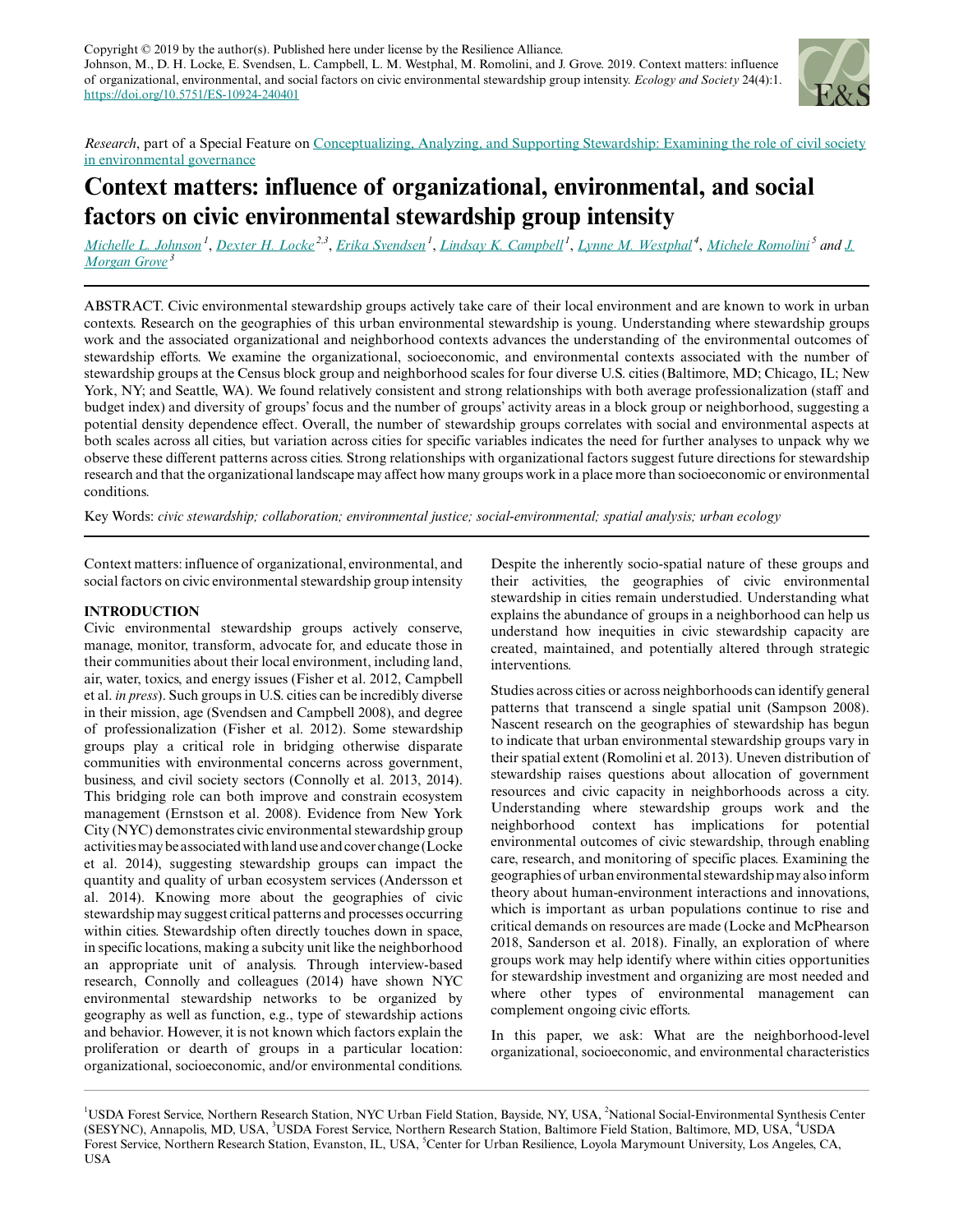associated with urban environmental stewardship? We examine stewardship activity areas, i.e., where groups work, in Baltimore, MD; Chicago, IL; New York, NY; and Seattle, WA. We explore whether the amount of groups engaging in civic environmental stewardship activity is consistently related to these variables across the four cities and at two geographic scales. We define a stewardship activity area as a self-described spatial area of activity where a group is engaging in environmental stewardship.

#### **Background**

#### *Civic and environmental participation*

In addition to taking care of the environment, stewardship is a form of civic engagement. Civic environmental stewardship groups typically comprise volunteers; some have formal members and paid staff. Stewardship groups heavily rely on members of the general public and key organizational partners to function. Cities with the highest civic participation have a strong corporate presence, more public spaces, a healthy community identity, good government, youth investment, and means of mobilization (Engbers 2016). In previous studies on civic engagement, population size has been related to civic activities. Larger cities have lower levels of public engagement in contacting officials, participating in meetings, and voting and larger numbers of voluntary organizations (Tavares and Carr 2013). However, city size is mediated by population density and growth rates, whereby higher population densities depress the effect of city size on voting and amplify the number of voluntary organizations, while increased population growth rates depresses the effect of city size on voluntary organizations (Tavares and Carr 2013).

#### *Organizational characteristics of civic organizations*

Characteristics of organizations themselves also have the potential to influence where groups work, and, thus, the stewardship capacity of a neighborhood. Organization age, tax status, and staff size can speak to an organization's level of formalization, resources, and degree of professionalization (Hwang and Powell 2009, Fisher et al. 2012). These characteristics can influence the group's capacity, which may affect where and in how large of an area groups work. Density dependence, an ecological concept, has been incorporated into organizational theory to understand how many organizations can occur in a given location (Hannan and Freeman 1989), finding the rates of founding and mortality of organizations in a population to be positively related to the number of organizations in the population.

Collaboration and competition between groups also has the potential to affect the number of groups working in a single location. Much work has focused on socio-spatial aspects of social movements (Nicholls 2009), but the physical nature of the city landscape may also create opportunities and barriers for collaboration between civic environmental groups sharing the same space. Spatial distance between two organizations can affect the probability of groups working together (Illenberger et al. 2013). In New Orleans, Cape Town, and Phoenix, Ernstson et al. (2010) observe nearby organizations with a similar focus are more likely to collaborate with each other than other organizations. Competition among civic organizations occurs simultaneously, which can limit neighborly collaboration. In Baltimore, neighborhood associations are prevalent and often stake out small territories; the proliferation of community groups with a similar focus has occurred as a result of competition (Meyer and Hyde 2004).

#### *Socioeconomic conditions at the neighborhood scale*

Civic participation also varies within cities and is, in part, linked to variation in socioeconomic conditions of neighborhoods. When neighborhood poverty is controlled for, participation in voluntary association varies by race, with African-Americans participating more than Whites and other racial groups (Stoll 2001). Other studies have found higher participation in more homogeneous societies, in terms of racial and income diversity (Costa and Kahn 2003, Tolsma et al. 2009, Rotolo and Wilson 2014). Homeowners, regardless of home value or time in neighborhood, are more likely to volunteer than renters and tend to be more attached to their neighborhood, as are long-term residents (Rotolo et al. 2010). At the individual level, higher education levels are also associated with higher levels of volunteerism (Wilson 2012).

Specifically for organizational stewardship research, Romolini et al. (2016) point to the need to analyze stewardship networks through a spatial lens. Indeed, at the neighborhood scale with spatial regressions, Romolini et al. (2013) found relationships between the number, diversity, and connectedness of environmental stewardship groups and the percent of White residents in Baltimore, but not in Seattle.

#### *Local environmental conditions*

Urban greenspace is typically managed at the local scale, with a focus on managing a single site's characteristics, versus managing across a network of sites (Andersson et al. 2007, 2014). Environmental features such as parks and open space in cities are known to vary in distribution and quality across space. Access to parks and greenspace is often considered an environmental justice issue (Boone et al. 2009). For example, tree canopy cover varies by socioeconomic characteristics such as race, education, home value, and household income across many cities at the Census block group scale (Landry and Chakraborty 2009, Schwarz et al. 2015, Gerrish and Watkins 2018, Watkins and Gerrish 2018). Sampson (2017) points to the combination of racial and economic segregation as a core social feature of spatial inequality in American cities, and links these with environmental degradation. Political ecologists also have pointed to such inequities in urban society and its implications for the uneven distribution of ecological resources (Heynen 2003, Walker 2009).

Linkages between civic environmental stewardship groups and neighborhood conditions remain understudied, despite the importance of understanding civil society's role in the dynamics of maintaining and transforming nature in cities. For example, Andersson et al. (2014) identified the need to understand the connection between stewardship and changes in biodiversity and ecosystem services. However, some aspects of group intent and action have been researched, finding variation in which places within cities are focused on by groups. Romolini et al. (2013) suggested the potential for differences between groups taking care of green space (e.g., conservation) and brown spaces, like brownfields (e.g., restoration) in cities; this typology was also identified by qualitative interviews of stewardship groups in NYC (Connolly et al. 2013, Locke et al. 2014). Similarly, in Sweden, stewardship groups collaborate based primarily upon site type, with less coordination among neighboring groups (Borgström et al. 2006, Ernstson et al. 2010). In Chicago, stewardship groups were located in rich and poor neighborhoods, and in neighborhoods of different races and ethnicities (Westphal et al. 2014).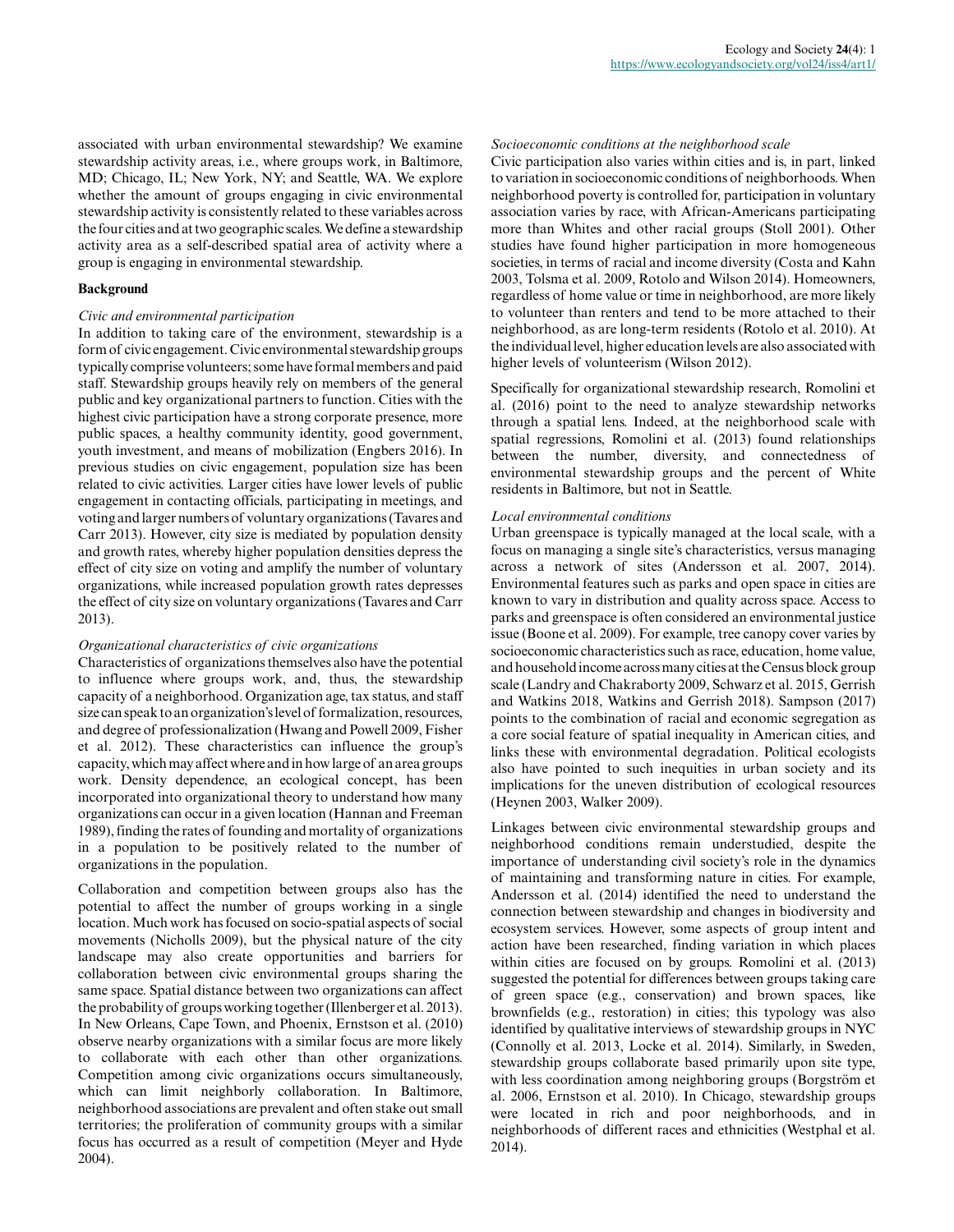#### **METHODS**

#### **Study area cities: an overview**

This paper's four U.S. study cities are: Baltimore (established 1729), Chicago (established 1833), New York City (established 1624), and Seattle (established 1851; Table 1). We selected these cities because of their available civic stewardship group data with the Stewardship Mapping and Assessment Project (STEW-MAP). The population dynamics of these cities have varied over time, with Baltimore's population continuing a "steady decline," Chicago's being "slowly resurgent," and New York City and Seattle having "growth interrupted" (Short and Mussman 2014). We do not include a city from Short and Mussman's "continuous increase" category, which predominantly includes cities in the south and western portions of the United States, because of lack of available data. In relation to these population trends, the study area cities have differing land use forms. Increased demand for housing is reducing vacancy rates in Chicago, Seattle, and New York (Mallach 2018), although the amount and/or number of vacant lots can still be high in these cities (Kremer et al. 2013). Baltimore continues to have high vacancy rates, but is also actively converting vacant lots into parks and community gardens as part of city programs (Mallach 2018). Each city also has its unique history of greenspace and development, which has affected the spatial distribution, amount, and size of parklands, community gardens, and other open space. For example, the housing market in New York City limits the increase in community gardens, while Baltimore is actively encouraging community gardens through the Adopt-a-Lot program. Also, in the development of these cities over time, U.S.-wide movements such as City Beautiful (circa 1890s–1990s) have influenced the design of at least some parks in the study area cities (Wilson 1994).

Intertwined with greenspace establishment and development trajectories is the governance structure of greenspace in each city. At the time of the Chicago STEW-MAP survey, Chicago Wilderness was an over-arching alliance of 247 organizations engaged in voluntary stewardship in the greater Chicago region (Chicago Regional Biodiversity Council 1999). New York City, Baltimore, and Seattle, all coastal cities, contain public-private partnerships focused on coordinating water and waterfront management through EPA-initiated estuary partnerships (Harbor and Estuary Program in NYC, the Chesapeake Bay Program in Baltimore, and the Puget Sound Partnership in Seattle). Additionally, there are specific types of governance structures more prominent in some cities than others. Beginning with the Central Park Conservancy in the 1980s, New York City has promulgated the park conservancy model of public-private partnerships for many individual parks in the city. Finally, in each city, the local government's management of green spaces can be centralized or decentralized: in Baltimore, Baltimore Recreation and Parks manages parks, both Baltimore Recreation and Parks and Baltimore Housing manage some of the city's community gardens, and street trees are managed by TreeBaltimore (a municipal government program) with support from local community groups; in Chicago, Chicago Parks District manages parks and some community gardens, while the Bureau of Forestry manages street trees; in New York City, the Department of Parks and Recreation manages street trees, parks, and gardens; in Seattle, Seattle Neighborhoods manages the community garden program, Seattle Parks and Recreation manages parks, and Seattle Department of Transportation manages street trees.

#### **Data**

#### *Number of civic environmental stewardship groups*

We compiled STEW-MAP survey data from our four study area cities, all of which participated in the Stewardship Mapping and Assessment Project (STEW-MAP) within a five-year time period (Table 1, Fig. 1). This survey collected data on stewardship groups in three domains: group characteristics, stewardship networks, and geographies of stewardship (Svendsen et al. 2016). For Baltimore, NYC, and Seattle, a population sampling frame of nonprofit organizations and community groups that may engage in environmental stewardship was developed by consolidating multiple lists of potential stewardship groups, from local partners' contact lists and registered IRS datasets. These sampling frames were designed to include civic organizations beyond solely environmental groups who also engage in environmental stewardship. As such, the sampling frames include community development organizations, youth groups, churches, and many other civic organizations where the main organizational focus is not the environment (Svendsen et al. 2016). This method results in a sampling frame representing the core network of civic environmental stewardship groups connected to the citywide environment and natural resource management community (see Fisher et al. 2012, Svendsen et al. 2016). In Chicago, a combination of a sampling frame and an open, crowd-sourced survey was applied. Given the difference in sampling method, we have interpreted results comparing Chicago with the other three

**Fig. 1**. Number of stewardship groups by study area city, at the Census block group scale.

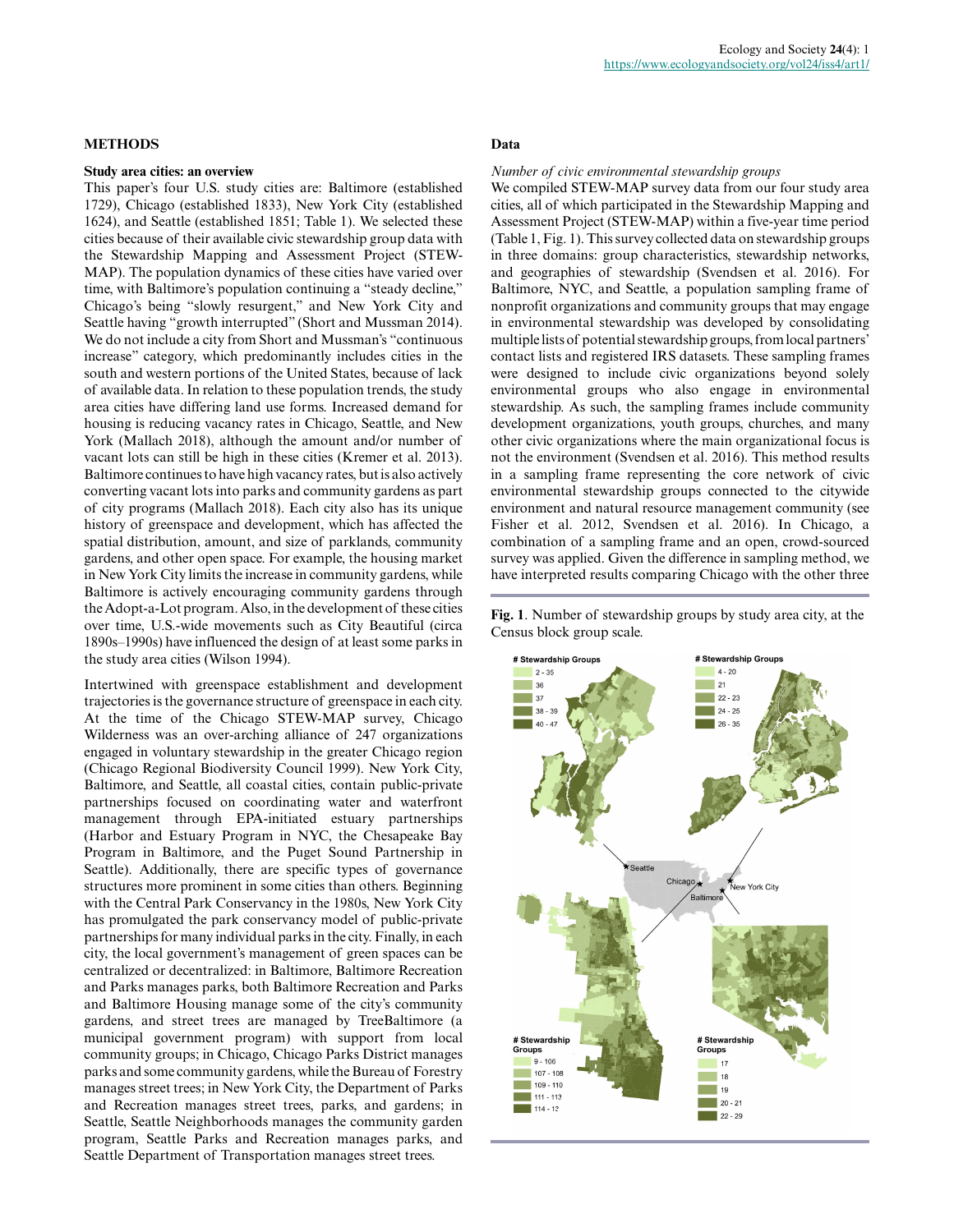| Characteristic                                          | Baltimore     | Chicago      | New York City | Seattle      |
|---------------------------------------------------------|---------------|--------------|---------------|--------------|
| Total population <sup>1</sup>                           | 620,210       | 2,700,741    | 8,128,980     | 603,174      |
| mean (CBG scale)                                        | 949.8         | 1,242.5      | 1,257.2       | 1264.3       |
| s.d.                                                    | 479.4         | 576.9        | 640.8         | 371.5        |
| Moran's I                                               | $0.170***$    | $0.145***$   | $0.138***$    | 0.065        |
| Land area (sq. mi.) $1$                                 | 80.9          | 227.6        | 302.6         | 83.9         |
| mean (CBG scale)                                        | 0.125         | 0.119        | 0.047         | 0.209        |
| s.d.                                                    | 0.205         | 0.300        | 0.149         | 0.275        |
| Moran's I                                               | $0.230***$    | $0.282***$   | $0.196***$    | $0.271$ ***  |
| Percent with a Bachelor's <sup>1</sup> degree or higher | 25.80%        | 32.90%       | 33.70%        | 55.80%       |
| mean (CBG scale)                                        | 76.78%        | 79.72%       | 76.10%        | 92.52%       |
| s.d.                                                    | 16.30%        | 16.50%       | 21.30%        | 9.51%        |
| Moran's I                                               | $0.280^{***}$ | $0.572***$   | $0.406***$    | $0.630^{10}$ |
| Median household income $(S)^1$                         | 40,100        | 47,371       | 51,270        | 61,586       |
| mean (CBG scale)                                        | 43,539        | 50,628       | 55,776        | 70,557       |
| s.d.                                                    | 27,865        | 26,739       | 34,697        | 33,959       |
| Moran's I                                               | $0.401***$    | $0.553***$   | $0.529***$    | $0.35***$    |
| Median home value $(dollars)^{1}$                       | 163,700       | 260,800      | 514,900       | 453,000      |
| mean (CBG scale)                                        | 165,042       | 269,158      | 438,985       | 459,816      |
| s.d.                                                    | 119,880       | 143,799      | 301,630       | 184,770      |
| Moran's I                                               | $0.466$ ***   | $0.600***$   | $0.449***$    | $0.442***$   |
| Percent urban tree canopy <sup>2</sup>                  | 27%           | 19%          | 21%           | $28\%$       |
| mean (CBG scale)                                        | 23.00%        | 19.90%       | 16.70%        | 26.20%       |
| s.d.                                                    | 15.30%        | 8.48%        | 10.20%        | 12.60%       |
| Moran's I                                               | $0.714***$    | $0.543***$   | $0.415***$    | $0.527***$   |
| Percent white <sup>1</sup>                              | 30.10%        | 44.90%       | 44.30%        | 70.60%       |
| mean (CBG scale)                                        | 28.80%        | 44.80%       | 43.72%        | 71.20%       |
| s.d.                                                    | 33.00%        | 34.50%       | 32.94%        | 22.20%       |
| Moran's I                                               | $0.737***$    | $0.854$ **   | $0.757***$    | $0.742***$   |
| Median year moved in <sup>1</sup>                       | 2003          | 2004         | 2002          | $2005+$      |
| mean (CBG scale)                                        | 2001          | 2001         | 2000          | 2003         |
| s.d.                                                    | 6.18          | 5.44         | 4.52          | 3.15         |
| Moran's I                                               | 0.003         | 0.034        | $0.040***$    | $0.052***$   |
| Percent impervious surface <sup>2</sup>                 |               |              |               |              |
| mean (CBG scale)                                        | 57.57%        | 57.43%       | 73.09%        | 57.43%       |
| s.d.                                                    | 21.45%        | 13.06%       | 17.82%        | 15.40%       |
| Moran's I                                               | $0.582***$    | $0.359***$   | $0.201***$    | $0.597***$   |
| Percent open space <sup>3</sup>                         |               |              |               |              |
| mean (CBG scale)                                        | 6.20%         | 3.03%        | 5.35%         | 5.08%        |
| s.d.                                                    | 13.22%        | 10.43%       | 13.53%        | 10.89%       |
| Moran's I                                               | $0.019***$    | $0.054***$   | $0.042***$    | $0.036**$    |
| Number of brownfields <sup>4</sup>                      | 89            | 61           | 35            | 34           |
| mean (CBG scale)                                        | 0.14          | 0.04         | 0.01          | 0.07         |
| s.d.                                                    | 0.79          | 0.48         | 0.17          | 0.38         |
| Moran's I                                               | $0.121$ ***   | $0.033***$   | 0.016         | 0.056        |
| Average professionalism index                           | 2.40          | 2.91         | 2.37          | 1.60         |
| mean (CBG scale)                                        | 1.23          | 2.75         | 3.91          | 2.48         |
| s.d.                                                    | 1.61          | 0.08         | 0.19          | 0.07         |
| Moran's I                                               | $0.244***$    | $0.598***$   | $0.391***$    | $0.818***$   |
| Diversity of group focus                                | 0.95          | $\mathbf{1}$ | $\mathbf{1}$  | $\mathbf{1}$ |
| mean (CBG scale)                                        | 0.69          | 0.27         | 0.21          | 0.49         |
| s.d.                                                    | 0.18          | 0.01         | 0.022         | 0.88         |
| Moran's I                                               | $0.353***$    | $0.365***$   | $0.490***$    | $0.539***$   |
| # of Census block groups included                       | 653           | 2,311        | 6,466         | 477          |
| # of neighborhoods included                             | 271           | 98           | 243           | 93           |

**Table 1**. Socioeconomic and environmental characteristics of cities included within the four study areas. Citywide totals on top with Census block group (CBG) means, standard deviation (s.d.), and Moran's I below.

\*\*p < 0.01, \*\*\*p < 0.001 1 U.S. Census Bureau American Community Survey 2007-2011

<sup>2</sup> O'Neil-Dunne 2009, 2012, 2015, Moskal et al. 2011

<sup>3</sup> City of Baltimore 2014, City of Seattle 2014, New York City 2015, City of Chicago 2016

4 EPA 2015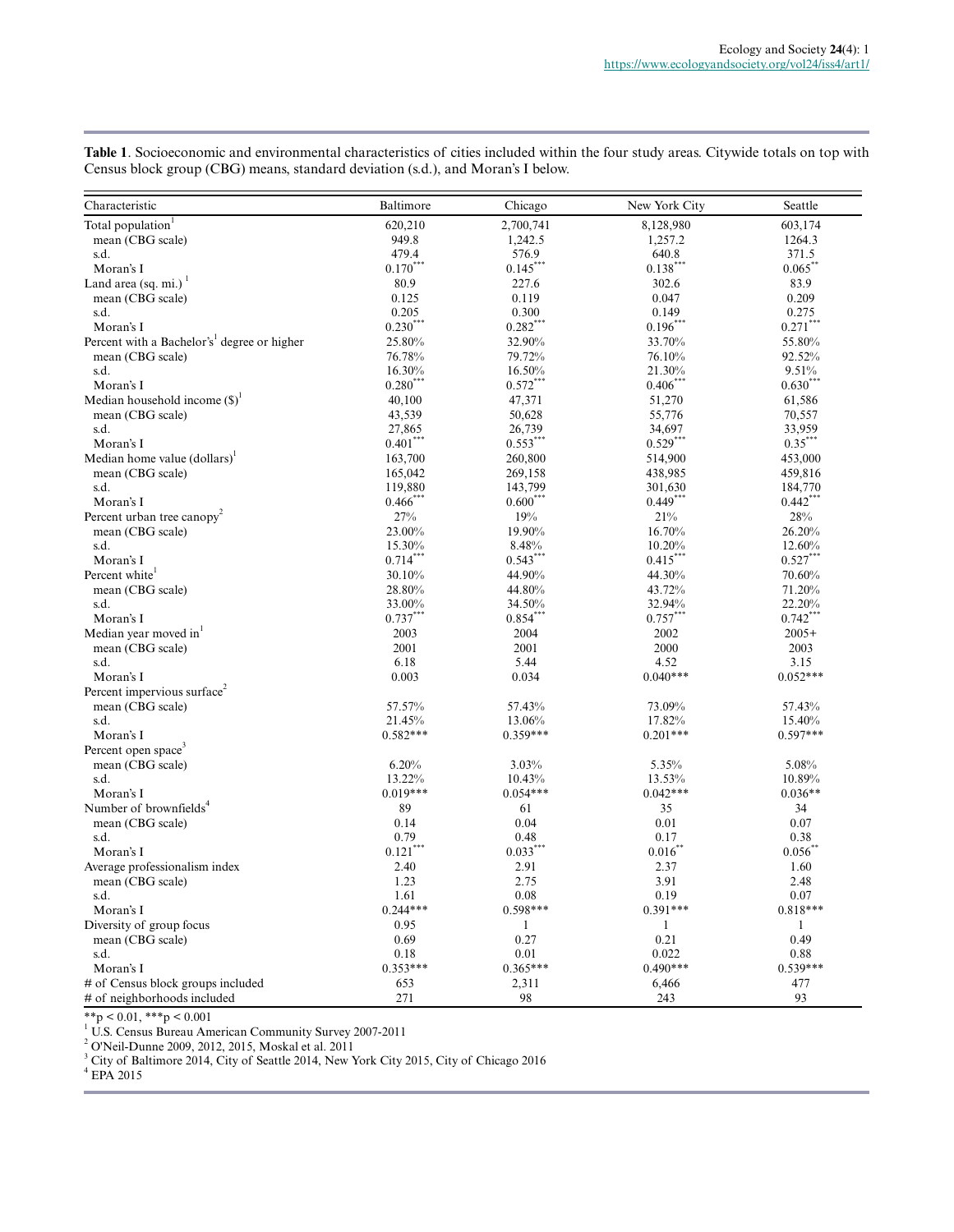| Characteristic                                      | Baltimore     | Chicago                                              | New York City  | Seattle       |
|-----------------------------------------------------|---------------|------------------------------------------------------|----------------|---------------|
| STEW-MAP survey year                                | $2009 - 2010$ | $2010 - 2013$                                        | 2007           | 2011          |
| Civic survey respondents/response rate              | $163(26.9\%)$ | 296 (Not available <sup><math>\bar{v}</math></sup> ) | 506 $(18.3\%)$ | $144(25.4\%)$ |
| Number of civic groups in city (sampling frame)     | 692           | Not available <sup>™</sup>                           | 2517           | 604           |
| Number of civic group stewardship turfs in analysis | 132           | 231                                                  | 495            | 112           |
| Number turfs/Census block group (mean, s.d.)        | 19.33(1.81)   | 42.42 (2.87)                                         | 22.11(2.36)    | 38.5(3.02)    |
| Number turfs/neighborhood (mean, s.d.)              | 20.37(2.60)   | 117.43 (8.47)                                        | 27.55(5.29)    | 38.51 (3.07)  |
| Proportion of turfs covering entire city            | $2.60\%$      | 62.77%                                               | $0.38\%$       | 34.42%        |
| Global Moran's I-Census block group                 | 0.42          | 0.76                                                 | 0.64           | 0.25          |
| Global Moran's I-neighborhood +                     | 0.45          | 0.51                                                 | 0.48           | 0.25          |

**Table 2**. Stewardship Mapping and Assessment Project (STEW-MAP) survey and activity area attributes by study area city.

† The STEW-MAP Chicago project used a mixed-methods approach *en lieu* of developing a population sampling frame.

<sup>‡</sup> All Moran's I values significant at  $\alpha = 0.05$ .

cities conservatively. Previously published STEW-MAP survey response rates are within the range of organizational studies (Hager et al. 2003; Table 2). A response rate is unavailable for the full Chicago dataset, although a subset of Chicago Wilderness members had a 49% response rate (Westphal et al. 2014).

On the STEW-MAP survey, groups were asked where they physically work, enabling construction of polygons in a Geographic Information System (GIS) which reflect groups' activity areas, or spatial footprints (Wolf et al. 2013). This is similar to how activity-space is defined and analyzed for individuals (Baek et al. 2015). Respondents provided a description or boundary polygon of where they worked, which we then mapped in ArcGIS 10.1 (ESRI 2012) and linked to survey responses (Svendsen et al. 2016). To standardize across cities, we included only civic groups operating within city boundaries. For each group's area of activity, boundaries were dissolved to the maximum extent, so that each group would only be captured once when aggregating areas of activity to Census block group and neighborhood scales.

We assessed survey responses for spatial representativeness in NYC and Seattle by comparing the spatial distribution of office locations and/or contact addresses for respondents and nonrespondents using the cross L function (a variation of a bivariate Ripley's K). We selected office locations as the variable for analyzing spatial representativeness because a group's area of activity was only available for groups that responded to the STEW-MAP survey. We used the spatstat package in R 3.4.1 (Baddeley and Turner 2005, R Core Team 2017). This method identifies whether the two point patterns are spatially clustered together, are dispersed with respect to each other, or have no statistically significant spatial relationship. For Baltimore, we lacked the spatial data for the full survey sampling frame, and, for Chicago, a combined approach of sampling frame and open survey was applied for the survey, which limited this type of analysis.

#### *Independent variables at Census block group and neighborhood scales*

We compiled datasets in ArcGIS 10.1 (ESRI 2012) for each city at the Census block group scale. We selected the 2007–2011 American Community Survey (ACS) TIGER feature classes for block groups in each city to align with STEW-MAP survey timing (Table 2). We hypothesized relationships between neighborhoodlevel correlates of stewardship groups' activity across geographic space, drawing upon research on organizational characteristics, neighborhood-level volunteerism, and socioeconomic relationships with greenspace (Table 3). Average professionalization index was calculated at the Census block group level by averaging all groups' professionalization index (1–5 index of staff and budget) with areas of activity that overlapped the Census block group. We hypothesized group professionalization may affect how many groups work in a given area, because groups with more staff and budget, i.e., higher professionalization, have more resources with which to engage in stewardship. Diversity of groups' focus was calculated at the Census block group level by summing the different types of group foci in each area, e.g., youth, environment, community development; individual groups could identify multiple foci from a set list. Thus, Census block groups with a higher count of different foci of civic groups result in higher numbers of diversity of groups' focus. We hypothesized diversity of groups' focus in a neighborhood could be associated with the number of groups working there, but we did not hypothesize the direction of this relationship, because of conflicting reasons for competition and collaboration. Groups with similar missions have incentives to collaborate to share labor, cowrite grants, and share knowledge, but they also have incentives to compete for funding when resources are limited (Staggenborg 1986). Because education, income, ethnicity, and racial homogeneity have been shown to influence individual volunteerism, we hypothesized these variables may be associated with a greater number of stewardship groups. We also hypothesized amount of greenspace available to steward is positively associated with number of stewardship groups, including measures of open space, overall tree canopy, and, inversely, impervious surface. Lacking a consistent measure for vacant lots across the four cities, we excluded this variable from analysis. Finally, we hypothesized presence of brownfields would be positively correlated with the abundance of stewardship activity areas, building upon previous qualitative research in NYC (Connolly et al. 2013, Locke et al. 2014). We included population density as a control variable.

To evaluate the sensitivity of our results to the choice of spatial scale, we conducted a parallel set of analyses at a larger neighborhood scale, applying neighborhood polygon boundaries obtained from cities' respective departments of planning (Table 2). Block group attributes were aggregated to neighborhood boundaries using an area-weighted reaggregation process (Reibel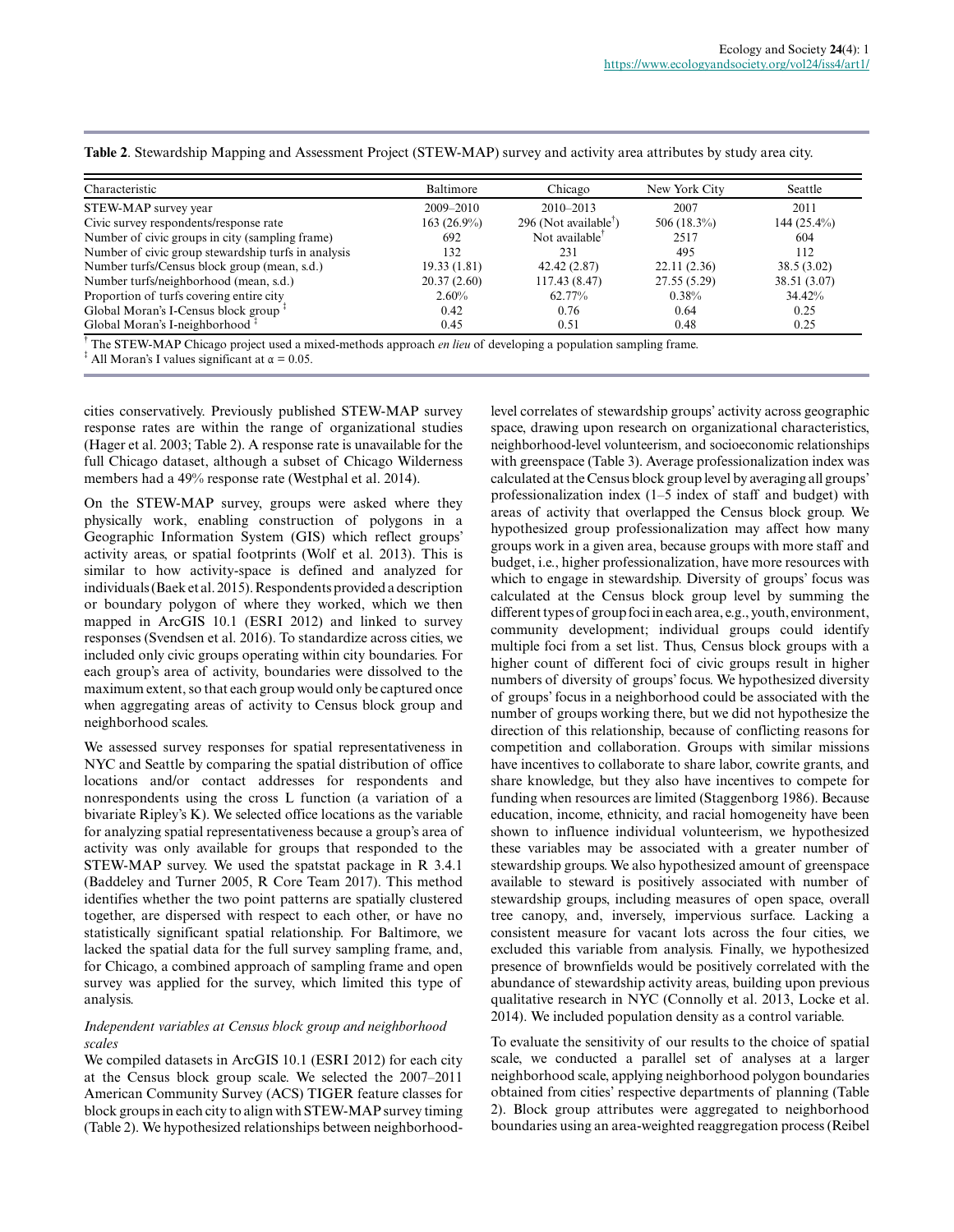| Variable                                           | Source                                                 |
|----------------------------------------------------|--------------------------------------------------------|
| Socioeconomic variables                            |                                                        |
| Population density                                 | ACS 2007-2011, ACS 2007-2011 TIGER geodatabase (all    |
|                                                    | cities)                                                |
| Median household income                            | $ACS 2007-2011$ (all cities)                           |
| Median home value                                  | ACS 2007-2011 (all cities)                             |
| Percent of population with a Bachelor's or greater | ACS 2007-2011 (all cities)                             |
| Percent white only                                 | ACS 2007-2011 (all cities)                             |
| Median year moved                                  | ACS 2007-2011 (all cities)                             |
| Environmental variables                            |                                                        |
| Urban tree canopy                                  | O'Neil-Dunne 2009, 2012, 2015, Moskal et al. 2011      |
| Impervious surface                                 | O'Neil-Dunne 2009, 2012, 2015, Moskal et al. 2011      |
| Percent open space                                 | Cities' parks and open space GIS datasets <sup>2</sup> |
| $Brownfield^{\dagger}$                             | EPA 2015 (all cities)                                  |
| Organizational variables                           |                                                        |
| Professionalization index (average)                | <b>STEW-MAP</b> datasets                               |
| Diversity of group focus                           | <b>STEW-MAP</b> datasets                               |

**Table 3**. Predictor variables used in Poisson and spatial regressions. ACS, American Community Survey; STEW-MAP, Stewardship Mapping and Assessment Project.

1

Baltimore - 2007 imagery, Chicago - 2010 imagery, New York City - 2010 imagery, Seattle - 2009 imagery.

<sup>2</sup> City of Baltimore 2014, City of Seattle 2014, New York City 2015, City of Chicago 2016.

2007), resulting in a parallel set of datasets with larger, but fewer polygons containing the same variables.

#### **Statistical analyses**

To investigate correlations between number of civic environmental stewardship groups' areas of activity and organizational, socioeconomic, and environmental variables, we fit count-based regression models, with the unit of analysis at the Census block group level. We ran bidirectional stepwise Poisson models, using an AIC minimization technique in the MASS package in R to find more parsimonious models (Venables and Ripley 2002). The model with the lowest AIC value was then fit as a negative binomial model. Using a likelihood ratio test, we compared Poisson and negative binomial models, and retained the more appropriate model.

We also fit spatial models with the same variables, to produce narrower confidence intervals and to explicitly incorporate the spatiality of the data, after detecting significant spatial autocorrelation in residuals of the Poisson and negative binomial models. All spatial error and lag models were run using the spdep package in R (Bivand and Piras 2015). For each city, we applied the Lagrange multiplier test to select a lag or error specification (Anselin 2005). To assess the potential effects of multicollinearity, we calculated Variance Inflation Factors (VIFs) for all cities' Poisson models. VIFs for all models were all below 3.00, indicating low concerns for multicollinearity (Marquardt 1970). Spatial error models were selected for all cities, except a spatial lag model for Chicago at the neighborhood scale. We then calculated marginal effects as a percentage, per Troy et al. (2016), to enable an equivalent comparison between the retained Poisson and spatial lag/error models within each city.

As a robustness check, we refit retained Poisson and spatial models at the neighborhood level, to address concerns over the Modifiable Areal Unit Problem (or MAUP; Openshaw 1984). We then qualitatively compared neighborhood-scale models with the finer scale Census block group models.

#### **RESULTS**

#### **Representativeness of spatial data**

We examined the representativeness of the spatial distribution of respondent office locations as compared to nonrespondent office locations for NYC and Seattle by running 10,000 simulations of the L cross function. We observed no statistical difference in the spatial distribution of respondent addresses as compared to nonrespondent addresses (Appendix 1). We did not conduct this analysis for Baltimore or Chicago, so cannot draw generalizable conclusions for those cities' stewardship groups.

#### **Statistical models**

Overall, R² values indicate neighborhood-scale models explained more variation for Poisson models (Table 4), while Census block group-scale models explained more variation for spatial models (Table 5). The best fit models for Baltimore, Chicago, and NYC were the Census block group spatial lag and/or error models, while the neighborhood-level spatial error model was the best fit model for Seattle. Overall, the Seattle models were a poorer fit than for the other three cities.

Coefficients for Poisson models are presented as odds ratios in Table 4, with a number greater than one indicating a positive association on the dependent variable and a number less than one indicating a negative association. To enable a comparison of effects across the Poisson and spatial models, we present a marginal effects table, calculated as the percent change in the dependent variable (number of groups) as a result of a one-unit change in the independent variable for continuous variables and a categorical change for categorical variables (Table 6).

Across the four cities, different predictor variables were retained through the stepwise selection process, and, in some cases, different relationships for individual predictor variables emerged. This result was more prevalent for socioeconomic and environmental variables. In contrast, organizational variables had strong, relatively consistent relationships with number of groups. Across all cities, average professionalization index was inversely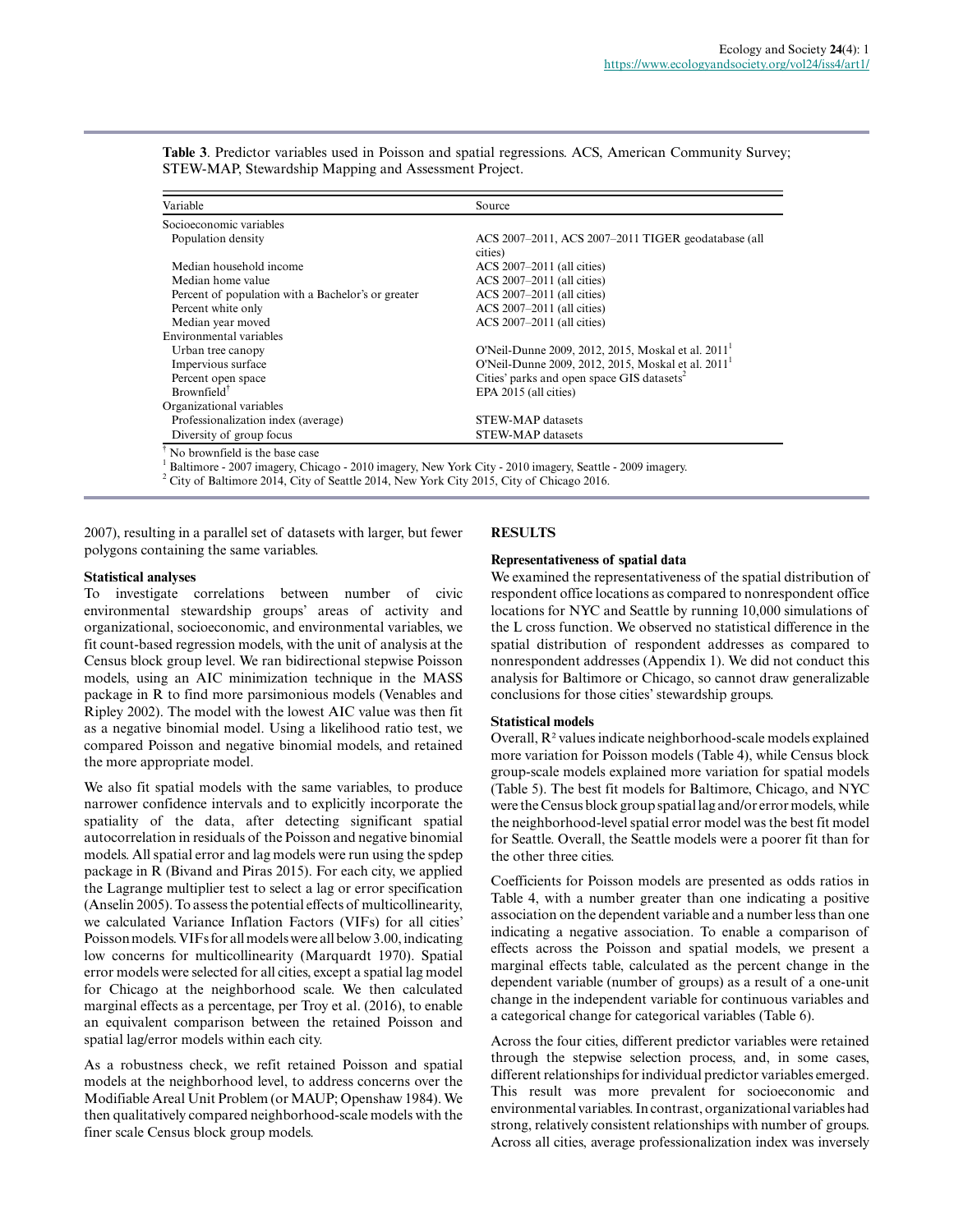|                                                                         |              |        | Baltimore      |        |                                            |                          | Chicago                   |                          |                                                             |                                   | New York City                      |                                   | Seattle      |        |         |             |
|-------------------------------------------------------------------------|--------------|--------|----------------|--------|--------------------------------------------|--------------------------|---------------------------|--------------------------|-------------------------------------------------------------|-----------------------------------|------------------------------------|-----------------------------------|--------------|--------|---------|-------------|
|                                                                         | CBG          |        | Neigh          |        | CBG                                        |                          |                           | Neigh                    | CBG                                                         |                                   | Neigh                              |                                   | CBG          |        |         | Neigh       |
|                                                                         | odds         | s.e.   | odds           | s.e.   | odds                                       | s.e.                     | odds                      | s.e.                     | odds                                                        | s.e.                              | odds                               | s.e.                              | odds         | s.e.   | odds    | s.e.        |
| Intercept<br><b>Population Density</b><br>% Owner Occupied<br>Median HH | 29.024       | 20.105 | 47.696         | 38.522 | 125.614<br>$1.000$ <sub>***</sub><br>1.000 | 29.571<br>0.000<br>0.000 | 241.197<br>1.000<br>1.017 | 97.923<br>0.002<br>0.119 | 126.616<br>$1.000_{***}$<br>$0.999$ <sub>***</sub><br>1.001 | 17.373<br>0.000<br>0.000<br>0.000 | 136.573<br>1.000<br>0.819<br>1.001 | 62.128<br>0.001<br>0.135<br>0.001 | 166.437      | 92.214 | 258.982 | 957.848     |
| Income<br>Median Home<br>Value<br>% College                             | 1.000        | 0.000  | 1.000          | 0.000  | ***<br>1.000                               | 0.000                    | 1.000                     | 0.000                    | ***<br>1.000                                                | 0.000                             | 1.000                              | 0.000                             | 1.000        | 0.000  | 1.000   | 0.000       |
| Education<br>Racial Diversity<br>Index<br>Median Yr. Moved<br>In        |              |        |                |        | ***<br>1.599                               | 0.462                    | 1.015                     | 0.025                    |                                                             |                                   |                                    |                                   |              |        |         |             |
| % Tree Canopy<br>% Impervious<br>Surface                                | ***<br>1.002 | 0.001  | $***$<br>1.002 | 0.001  | 0.999                                      | 0.001                    | 0.999                     | 0.002                    |                                                             |                                   |                                    |                                   | 1.001        | 0.001  | 1.003   | 0.003       |
| % Open Space<br>Has Brownfield                                          | **<br>1.002  | 0.001  | 1.001          | 0.002  |                                            |                          |                           |                          | ***<br>$1.001$ <sub>***</sub><br>$1.081$ <sub>***</sub>     | 0.000<br>0.117                    | 1.001<br>1.121                     | 0.001<br>0.111                    | 1.001        | 0.001  | 1.002   | 0.004       |
| Avg.<br>Professionalization                                             | ***<br>0.690 | 0.114  | $***$<br>0.588 | 0.120  | $***$<br>0.803                             | 0.072                    | 0.707                     | 0.110                    | 0.666                                                       | 0.020                             | 0.654                              | 0.066                             | ***<br>0.551 | 0.120  | 0.585   | 0.295       |
| Index<br>Diversity of Group<br>Focus                                    | 4.923        | 7.428  | 5.897          | 11.720 | ***<br>0.219                               | 0.164                    | 7.751                     | 21.186                   | ***<br>0.558                                                | 0.149                             | 0.519                              | 0.482                             | ***<br>0.827 | 0.093  | 0.178   | 0.918       |
| n<br>pseudo $\mathbb{R}^2$                                              | 653<br>0.068 |        | 271<br>0.157   |        | 2311<br>0.063                              |                          | 0.326                     | 98                       | 6466<br>0.128                                               |                                   | 243<br>0.380                       |                                   | 477<br>0.194 |        |         | 93<br>0.088 |

**Table 4**. Stepwise Poisson odds ratios (and 95% confidence intervals) by study area city at Census block group (CBG) and neighborhood scales. Starred terms are significant (alpha  $= 5\%$ ).

related to number of groups; the more professionalized the groups, on average, the fewer the number of groups in a block group or neighborhood. Diversity of group focus was inversely related to the number of groups, except for all Baltimore models and Chicago's neighborhood-level Poisson model.

Results varied across cities for other independent variables. For example, population density is a significant factor for Chicago and Seattle, but not Baltimore and NYC. Higher median home value is related to more groups for Baltimore and Chicago, but the reverse is true for NYC. Higher levels of racial segregation are correlated with higher amounts of stewardship groups in Chicago, but surprisingly not in other cities even though Baltimore and NYC are also highly racially segregated. Areas with higher amounts of renters are correlated with higher amounts of stewardship groups in NYC, but not other cities. Median year moved in was not correlated with number of stewardship groups across all cities. Aside from median home value at the neighborhood-level spatial model, socioeconomic data in Seattle are not correlated with number of groups, at either block group or neighborhood scales.

Environmental characteristics were retained in the models for all cities, although which factor varied across cities. In Chicago, lower impervious surface is associated with higher numbers of groups, while in Baltimore and Seattle the inverse is true. Higher proportions of open space are correlated with higher numbers of groups in Baltimore, NYC, and Seattle. NYC is the only city where presence of brownfields (contaminated sites) is positively associated with number of stewardship groups.

#### **DISCUSSION**

We provide a comparison of stewardship areas of activity for multiple cities in the U.S., expanding the work of Romolini et al. (2013). We found some consistent patterns across cities: (1) stewardship activity areas are unequally distributed across each city and (2) organizational variables are more strongly associated with number of stewardship groups than any environmental or socioeconomic variables. All retained models include both professionalization and diversity of group focus, with relatively strong relationships to number of stewardship groups. In addition, all retained models retain some aspect of socioeconomic and environmental variables, with weaker coefficients and varying socioeconomic and environmental variables. These results have implications for how to improve civic capacity around environmental stewardship across cities and suggest that understanding the organizational landscape holds the key to change. Below, we discuss nuances of these findings, along with a consideration of city-specific patterns relative to the larger city context.

#### **Distribution of stewardship efforts in cities**

Across our four cities, we found areas of higher and lower numbers of civic stewardship groups. The unevenness of stewardship groups suggests the potential for uneven care of city spaces, varying capacity of stewardship groups, and/or localized, spatial differences in the drivers of stewardship. Inclusion of government efforts in any given city may shed light on whether civic stewardship is additive to government efforts, in place of government efforts, or both. Also, if certain stewardship groups have greater capacity than others, or if the need for care is lower in an area than elsewhere, that area may have lower numbers of stewardship groups working there. Understanding localized neighborhood histories may help elucidate these relationships. However, this relationship between number of stewardship groups working in an area and stewardship capacity is currently not well understood. Even so, given the stronger association of organizational variables with number of groups, our findings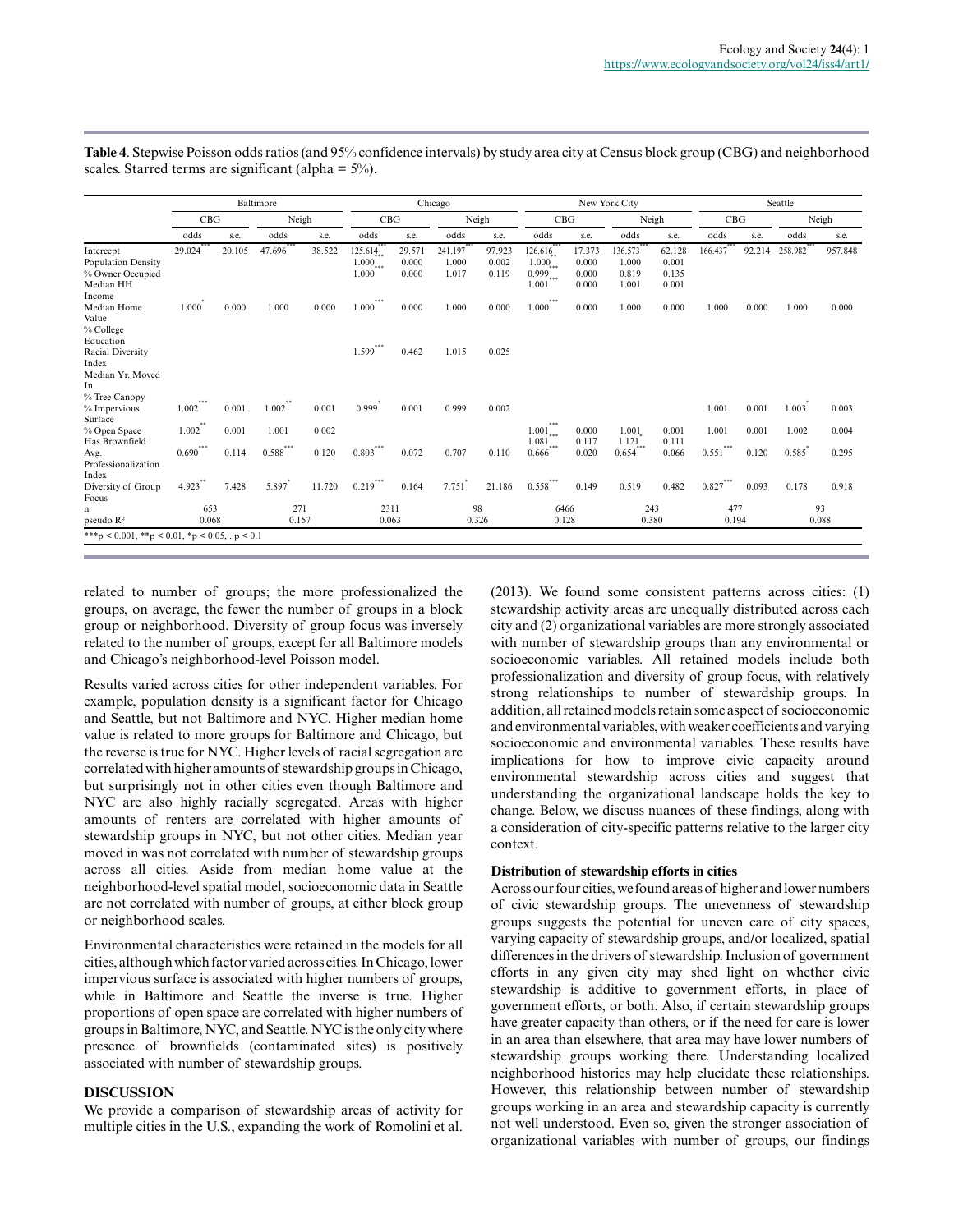|                                               |          | Baltimore |                          |        | Chicago   |        |              |        |                         |       | New York City  |        | Seattle    |       |                          |        |
|-----------------------------------------------|----------|-----------|--------------------------|--------|-----------|--------|--------------|--------|-------------------------|-------|----------------|--------|------------|-------|--------------------------|--------|
|                                               | CBG      |           | Neighborhood             |        | CBG       |        | Neighborhood |        | CBG                     |       | Neighborhood   |        | CBG        |       | Neighborhood             |        |
|                                               |          | s.e.      |                          | s.e.   | ß         | s.e.   |              | s.e.   |                         | s.e.  | ß              | s.e.   |            | s.e.  |                          | s.e.   |
| Intercept                                     | 42.737   | 2.255     | 42.249                   | 3.615  | 76.817    | 4.509  | 185.195      | 20.735 | 59.029                  | 1.073 | 74.786         | 8.420  | 103.493    | 8.064 | 107.417                  | 34.977 |
| <b>Population Density</b>                     |          |           |                          |        | 0.000     | 0.000  | $-0.044$     | 0.079  | 0.000                   | 0.000 | $-0.012$       | 0.015  |            |       |                          |        |
| % Owner Occupied                              |          |           |                          |        | $-0.002$  | 0.003  | 3.847        | 6.770  | $-0.002$                | 0.001 | 0.369          | 3.096  |            |       |                          |        |
| Median HH Income                              |          |           |                          |        |           |        |              |        | 0.003                   | 0.001 | 0.004          | 0.021  |            |       |                          |        |
| Median Home Value                             | $-0.000$ | 0.000     | 0.000                    | 0.000  | $-0.001$  | 0.001  | $-0.006$     | 0.011  |                         |       |                |        | 0.002      | 0.001 | ***<br>0.005             | 0.005  |
| % College Education                           |          |           |                          |        | ***       |        |              |        |                         |       |                |        |            |       |                          |        |
| Racial Diversity Index                        |          |           |                          |        | 7.865     | 2.890  | 2.795        | 1.101  |                         |       |                |        |            |       |                          |        |
| Median Yr. Moved In                           |          |           |                          |        |           |        |              |        | ***<br>0.000            | 0.000 | 0.000          | 0.001  |            |       |                          |        |
| % Tree Canopy                                 |          |           |                          |        | ***       |        |              |        |                         |       |                |        |            |       | ***                      |        |
| % Impervious Surface                          | $-0.009$ | 0.003     | $0.017_{**}$             | 0.007  | $-0.020$  | 0.006  | $-0.169$     | 0.101  | ***                     |       |                |        | 0.030      | 0.016 | $0.097$ <sub>***</sub>   | 0.045  |
| % Open Space                                  | 0.015    | 0.003     | 0.015                    | 0.006  |           |        |              |        | $0.018_{**}$            | 0.002 | $-0.005$       | 0.021  | 0.040      | 0.015 | 0.067                    | 0.050  |
| Has Brownfield                                | ***      |           |                          |        | ***       |        | ***          |        | 0.660                   | 0.445 | 2.691<br>$***$ | 1.719  | <b>***</b> |       | ***                      |        |
| Avg. Professionalization Index                | $-8.364$ | 0.478     | $-10.691$ <sub>***</sub> | 0.767  | $-10.436$ | 1.900  | $-31.568$    | 8.301  | $-9.332$ <sub>***</sub> | 0.199 | $-12.867$      | 2.008  | $-27.085$  | 3.215 | $-21.201$ <sub>***</sub> | 8.233  |
| Diversity of Group Focus                      | 10.376   | 4.159     | 26.933                   | ,6.986 | $-18.026$ | 10.762 | 218.901      | 81.590 | $-5.221$                | 2.146 | $-4.247$       | 15.298 | $-2.003$   | 0.155 | $-52.692$                | 40.106 |
| λ                                             | 0.838    |           | 0.698                    |        | 0.853     |        |              | ***    | 0.855                   |       | 0.695          |        | 0.643      |       | 0.377                    |        |
| ρ                                             |          |           |                          |        |           |        | 0.337        |        |                         |       |                |        |            |       |                          |        |
| n                                             | 653      |           | 271                      |        | 2311      |        | 98           |        | 6466                    |       | 243            |        | 477        |       | 93                       |        |
| pseudo $\mathbb{R}^2$                         | 0.702    |           | 0.684                    |        | 0.731     |        | 0.705        |        | 0.816                   |       | 0.596          |        | 0.708      |       | 0.417                    |        |
| ***p < 0.001, **p < 0.01, *p < 0.05, .p < 0.1 |          |           |                          |        |           |        |              |        |                         |       |                |        |            |       |                          |        |
|                                               |          |           |                          |        |           |        |              |        |                         |       |                |        |            |       |                          |        |

**Table 5**. Spatial lag and/or error model Beta coefficients (and 95% confidence intervals) by study area city at census block group and neighborhood scales. Starred terms are significant (alpha = 5%).

suggest the organizational fabric of the city may reinforce this pattern of uneven stewardship distribution.

#### **Relationships with organizational variables**

By far the largest associations observed were with the two organizational variables: average professionalization index and diversity of group focus. This suggests that the organizational landscape may matter more than socioeconomic or environmental characteristics in explaining the number of groups in a given neighborhood, suggesting future work should focus on further unpacking the interorganizational aspects of stewardship groups in cities. The fewer groups in a Census block group or neighborhood, the more professionalized those groups are. This may indicate the possible presence of density dependence, whereby fewer, but more highly professionalized, groups are able to effectively steward the neighborhood's resources. It also may be that political dynamics with more professionalized organizations limit the available space for other organizations, in essence, "crowding out" other groups. An analysis of organizations over time in a neighborhood and organizational histories could parse which of these effects is occurring.

The other organizational variable we examined was the diversity of groups' focus within a neighborhood, to understand whether this diversity affected the number of groups present. The results were counterintuitive: the more stewardship groups present, the fewer topical issues were collectively addressed by stewardship groups in three of our study areas. We offer two possible explanations for this relationship. Neighborhoods with larger numbers of groups may contain fragmented groups that focus on the same mission because of competition over resources. Additionally, stewardship may inspire the development of similar groups through isomorphic behaviors (DiMaggio and Powell 1983). Baltimore is a distinctive city within our four study area cities, with the opposite pattern present. Local issues in Baltimore related to environmental governance may help explain why results differ there. Data were collected in Baltimore two years following the city's adoption of its first Sustainability Plan, and concurrent with the launch of the Federal Urban Waters Partnership in

Baltimore. These initiatives were highly publicized and may have served to encourage coordinated stewardship efforts across organizational focus areas in certain neighborhoods.

#### **Relationships with socioeconomic variables**

In addition to the size and distribution of stewardship areas of activity, we also see the relationship of number of groups' activity areas varies with social and environmental variables. But we did not find consistent patterns across our four cities, suggesting the relationship is complex and place-based. Stewardship activity may also be driven, in part, by the local regulatory and policy frameworks. Each of our four cities has a unique development history and a different distribution of green space and people across space. In addition, stewardship networks in each city developed in these places in response to local conditions. From stewardship network structures, we know not all organizations work in the same manner (see Connolly et al. 2013, 2014). Bridge organizations allow small, place-based stewardship groups to specialize but still remain connected to the remainder of the network, raising the question of how network structure affects the spatial size and distribution of groups' activity areas. Extending this analysis to analyze social networks and spatial activity areas simultaneously offers promise for understanding these interactions (see Radil et al. 2010).

In each city, different social factors were correlated with number of civic stewardship groups. Population density was only retained in the Chicago and NYC models, the denser study area cities. However, the small coefficient size suggests that the number of groups distributed across space may not be correlated with the density of people residing in an area. Home ownership was significant, with small coefficient sizes in the largest cities, NYC and Chicago, with areas with less home/housing ownership seeing larger numbers of stewardship groups in NYC and areas with more home/housing ownership seeing larger numbers of groups in Chicago. For housing variables, NYC may be an anomaly because it has lower homeownership than any other city in the United States. Home value was a factor in three cities (Baltimore, Chicago, and Seattle) for the Poisson models, with higher home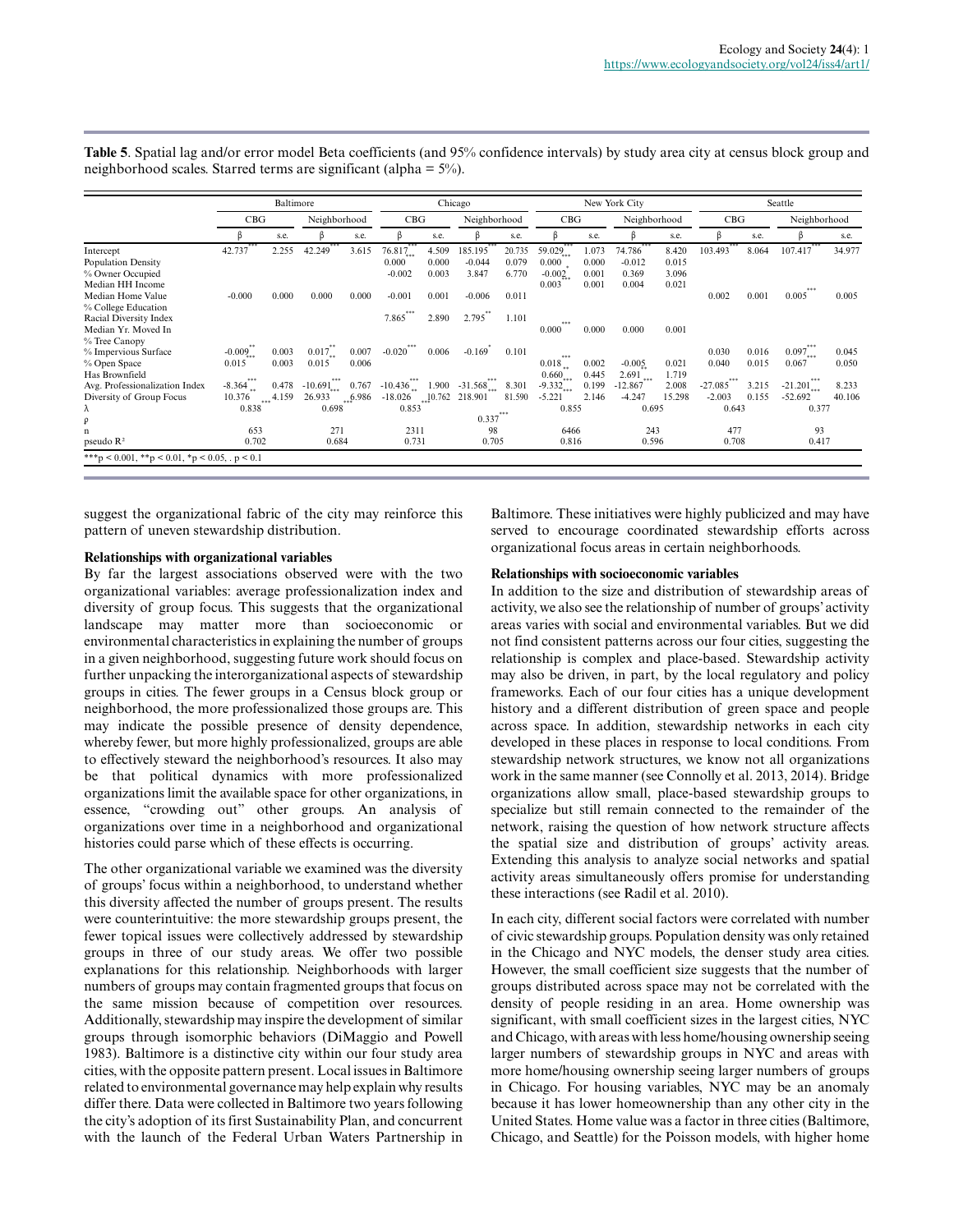|                                                     |                                      |                                     | Baltimore                              |                                      |                                        | Chicago                                          |                                        |                                        |                                        |                                         | New York City                          |                                              | Seattle                                |                                       |                                        |                                          |
|-----------------------------------------------------|--------------------------------------|-------------------------------------|----------------------------------------|--------------------------------------|----------------------------------------|--------------------------------------------------|----------------------------------------|----------------------------------------|----------------------------------------|-----------------------------------------|----------------------------------------|----------------------------------------------|----------------------------------------|---------------------------------------|----------------------------------------|------------------------------------------|
|                                                     |                                      | Poisson                             |                                        | <b>Spatial Error</b>                 |                                        | Poisson                                          | Spatial<br>Error                       | Spatial<br>Lag                         |                                        | Poisson                                 |                                        | <b>Spatial Error</b>                         |                                        | Poisson                               |                                        | <b>Spatial Error</b>                     |
|                                                     | CBG                                  | Neigh                               | CBG                                    | Neigh                                | CBG                                    | Neigh                                            | CBG                                    | Neigh                                  | CBG                                    | Neigh                                   | CBG                                    | Neigh                                        | CBG                                    | Neigh                                 | CBG                                    | Neigh                                    |
| Population<br>Density                               |                                      |                                     |                                        |                                      | 0.000<br>$(-0.001 -$<br>0.000          | 0.014<br>$(-0.135 -$<br>0.162                    | 0.000<br>$(0.000 -$<br>0.000           | $-0.004$<br>$(-0.065 -$<br>0.057       | 0.000<br>$(0.000 -$<br>0.000)          | 0.045<br>$(-0.027 -$<br>0.116           | 0.000<br>$(0.000 -$<br>0.000           | $-0.043$<br>$(-0.097 -$<br>0.011)            |                                        |                                       |                                        |                                          |
| % Owner<br>Occupied                                 |                                      |                                     |                                        |                                      | $-0.035$<br>$(-0.062 -$<br>$-0.008$    | 1.708<br>$(-9.307 -$<br>14.065                   | $-0.005$<br>$(-0.013 -$<br>0.002       | 1.301<br>$(-3.497 -$<br>6.099          | $-0.076$<br>$(-0.101 -$<br>$-0.05$     | $-18.087$<br>$(-30.296 -$<br>$-3.804$ ) | $-0.008$<br>$(-0.014 -$<br>$-0.001$ )  | 1.339<br>$(-9.899 -$<br>12.577)              |                                        |                                       |                                        |                                          |
| Median HH<br>Income                                 |                                      |                                     |                                        |                                      |                                        |                                                  |                                        |                                        | 0.050<br>$(0.032 -$<br>0.069           | 0.143<br>$(0.025 -$<br>0.260)           | 0.013<br>$(0.008 -$<br>0.018           | 0.015<br>$(-0.061 -$<br>0.091)               |                                        |                                       |                                        |                                          |
| Median Home<br>Value                                | 0.000<br>$(0.000 -$<br>0.000)        | 0.000<br>$(0.000 -$<br>0.000)       | $-0.000$<br>$(-0.000 -$<br>$-0.000$    | 0.000<br>$(0.000 -$<br>0.000)        | $-0.005$<br>$(-0.009 -$<br>0.000)      | 0.009<br>$(-0.009 -$<br>0.028                    | $-0.001$<br>$(-0.003 -$<br>0.000       | 0.006<br>$(-0.002 -$<br>0.013)         | $-0.003$<br>$(-0.004 -$<br>$-0.001$ )  | 0.002<br>$(-0.004 -$<br>0.008           | 0.001<br>$(0.000 -$<br>0.001)          | 0.001<br>$(-0.003 -$<br>0.005                | 0.006<br>$(-0.002 -$<br>0.015          | 0.014<br>$(-0.017 -$<br>0.046         | 0.005<br>$(0.003 -$<br>0.008           | 0.013<br>$(0.000 -$<br>0.027             |
| % College<br>Education<br>Racial Diversity<br>Index |                                      |                                     |                                        |                                      | 59.936<br>$(20.899 -$<br>111.422)      | 1.539<br>$(-0.875 -$<br>3.984)                   | 18.542<br>$(11.729 -$<br>25.355)       | 1.530<br>$(0.514 -$<br>2.546           |                                        |                                         |                                        |                                              |                                        |                                       |                                        |                                          |
| Median Yr.<br>Moved In<br>% Tree Canopy             |                                      |                                     |                                        |                                      |                                        |                                                  |                                        |                                        |                                        |                                         |                                        |                                              |                                        |                                       |                                        |                                          |
| % Impervious<br>Surface                             | 0.171<br>$(0.084 -$<br>0.258         | 0.195<br>$(0.058 -$<br>0.331)       | $-0.049$<br>$(-0.087 -$<br>$-0.011$    | 0.081<br>$(0.015 -$<br>0.148         | $-0.064$<br>$(-0.118 -$<br>$-0.009$    | $-0.107$<br>$(-0.289 -$<br>0.075                 | $-0.048$<br>$(-0.062 -$<br>$-0.034$ )  | $-0.08$<br>$(-0.158 -$<br>$-0.002$     |                                        |                                         |                                        |                                              | 0.099<br>$(-0.014 -$<br>0.213)         | 0.271<br>$(0.015 -$<br>0.528          | 0.079<br>$(0.037 -$<br>0.121)          | 0.252<br>$(0.136 -$<br>0.369)            |
| % Open<br>Space                                     | 0.188<br>$(0.049 -$<br>0.324)        | 0.128<br>$(-0.036 -$<br>0.289       | 0.0.079<br>$(0.045 -$<br>0.113)        | 0.074<br>$(0.019 -$<br>0.130)        |                                        |                                                  |                                        |                                        | 0.096<br>$(0.055 -$<br>0.137)          | 0.103<br>$(-0.026 -$<br>0.231)          | 0.083<br>$(0.075 -$<br>0.092)          | $-0.017$<br>$(-0.093 -$<br>0.058             | 0.145<br>$(-0.003 -$<br>0.291)         | 0.188<br>$(-0.16 -$<br>0.528          | 0.103<br>$(0.064 -$<br>0.142)          | 0.175<br>$(0.046 -$<br>0.303)            |
| Has Brownfield                                      |                                      |                                     |                                        |                                      |                                        |                                                  |                                        |                                        | 8.127<br>$(-2.958 -$<br>20.029)        | 12.072<br>$(1.597 -$<br>23.315          | 2.983<br>$(0.973 -$<br>4.994)          | 9.767<br>$(3.526 -$<br>16.008)               |                                        |                                       |                                        |                                          |
| Avg. Professional-<br>ization Index                 | $-30.971$<br>(-41.209 -<br>$-18.885$ | $-41.238$<br>$(51.808 -$<br>28.277  | $-43.256$<br>$(-48.106 -$<br>$-38.407$ | $-52.476$<br>$(-59.855 -$<br>45.087) | $-19.729$<br>$(-26.435 -$<br>$-12.395$ | $-29.31$<br>$(-39.222 -$<br>$-17.750$            | $-24.604$<br>$(-29.084 -$<br>$-20.124$ | $-28.126$<br>$(-35.258 -$<br>$-20.993$ | $-33.443$<br>$(-35.397 -$<br>$-31.436$ | $-34.582$<br>$(-40.666 -$<br>$-27.818$  | $-42.209$<br>$(-43.110 -$<br>$-41.307$ | $-46.700$<br>$(-53.990 -$<br>$-39.411$       | $-44.895$<br>$(-55.447 -$<br>$-31.830$ | $-41.451$<br>$(-63.571 -$<br>$-5.685$ | $-70.304$<br>$(-78.648 -$<br>$-61.959$ | $-55.059$<br>$(-76.440 -$<br>$-33.679$   |
| Diversity of<br>Group Focus                         | 392.299<br>$(50.294 -$<br>1506.167)  | 489.747<br>$(41.988 -$<br>2339.122) | 53.664<br>$(11.509 -$<br>$95.819$ )    | 132.202<br>$(64.995 -$<br>199.409)   | $-78.124$<br>$(-88.862 -$              | 675.058<br>$(42.583 -$<br>$-56.721$ ) $4279.762$ | $-42.498$<br>$(-67.871 -$<br>17.125)   | 165.179<br>$(91.252 -$<br>239.107)     | $-44.156$<br>$(-56.906 -$<br>$-27.697$ | $-48.102$<br>$(-77.301 -$<br>17.105)    | $-23.614$<br>$-13.909$                 | $-15.414$<br>$(-33.32 - (-70.937 -$<br>40.11 | $-17.285$<br>$(-28.800 -$<br>$-10.638$ | $-82.154$<br>$(-98.221 -$<br>81.620)  | $-5.200$<br>$(-5.603 -$<br>$-4.796$    | $-136.844$<br>$(-241.000 -$<br>$-32.688$ |

**Table 6**. Comparative marginal effects (percent change) by model to number of environmental stewardship groups. All values for a one unit or category marginal change unless otherwise noted.

values correlated with more stewardship groups in Seattle and lower home values correlated with more stewardship groups in Baltimore and Chicago, with very small coefficient sizes. However, only Seattle's correlation with higher home values at the neighborhood scale remained significant in the spatial models, suggesting a stronger relationship between housing and stewardship in Seattle than other cities. Seattle is the only city in the U.S. west in our study and has been experiencing rapidly increasing home prices in recent years.

Chicago was the only city where racial diversity of White and African American residents was retained in the models. At the Census block group scale, more segregated areas were correlated with higher numbers of stewardship groups, indicating higher numbers of groups in predominantly White or predominantly African American areas. Chicago has a long history of intentional segregation, but so do Baltimore and NYC (Massey 2008). A qualitative analysis of stewardship in multiple neighborhoods in each city could parse this result further.

Median year moved in and percent with a college education were not significant variables in any of the cities, suggesting the turnover of residents in a neighborhood is not related to the number of civic stewardship groups found there. The distribution of median year moved in had low levels of spatial correlation, in contrast to all other variables included in the analysis, which may explain this result.

#### **Relationships with environmental variables**

Given that stewardship often occurs on greenspace, we would expect to see more stewardship groups associated with more open space. This was the case in three cities (Baltimore, NYC, and Seattle). The percent open space in the average Chicago Census block group is half that of other study area cities (Table 1), which may explain the nonsignificant relationship. Percent impervious surface was retained for Baltimore, Chicago, and Seattle (Table 1). In Baltimore and Chicago, less impervious surface was correlated with more groups, while the opposite was true for Seattle. Percent tree canopy was not retained in models for any of the cities, which contrasts with Romolini et al.'s (2013) results for Baltimore and Seattle. This is likely because our model specifications differed from Romolini et al. (2013): we included additional variables and applied a count-based model form to a stepwise regression. The stewardship activities within each city may be in reaction to different conditions. Boone et al. (2010)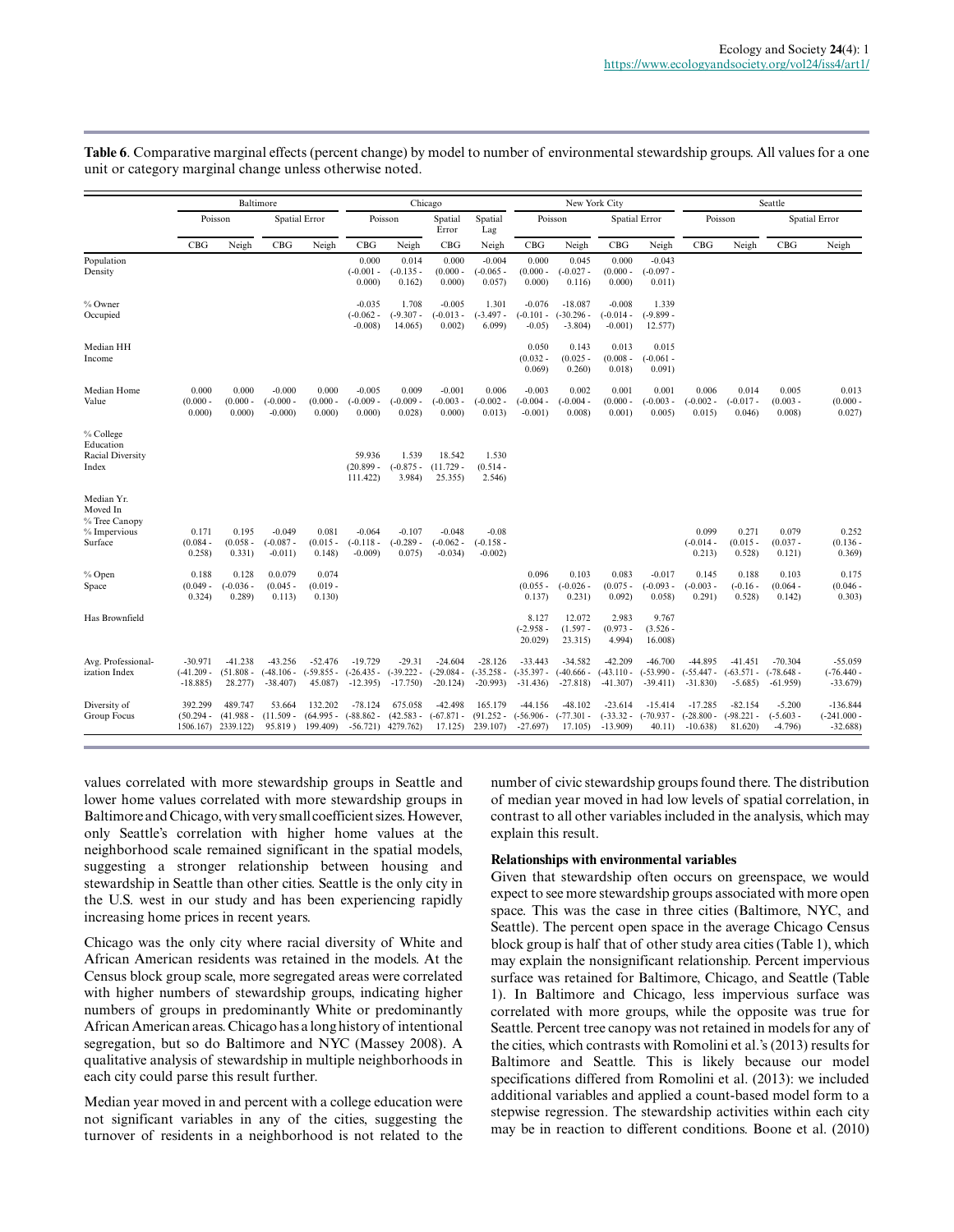found historical socioeconomic legacies to be more strongly correlated with landscape condition than current socioeconomic conditions. In a similar vein, current environmental conditions may be closer related to past care than current care and the impetus to begin stewardship in an area may be more related to past conditions than current conditions.

In NYC, the presence of a brownfield was retained in the Census block group model and significant at the neighborhood level. This suggests that neighborhoods with brownfields were more likely to have larger numbers of stewardship groups. In NYC, there are prominent brownfield sites that have acted as sources of redevelopment and resulted in increased civic activity to oppose or constrain redevelopment (Pearsall 2013). Previous research has identified that stewardship groups may be acting to conserve some areas while restoring others (Romolini et al. 2013). Different groups may be engaged in different activities, which could lead to larger numbers of groups operating in neighborhoods containing both green spaces and brownfield sites.

#### **Study limitations and opportunities for future research**

These varying relationships across cities raise further questions about whether stewardship groups differ across cities in their mission and participants. Local stewardship groups often include residents of a particular place. At the same time, a known limitation of Census data is that it focuses on where people reside, not necessarily where people spend their time during the day (Goodchild and Janelle 1984). Commercial areas, parks, and many other public spaces may be stewarded, not because people reside here, but because they are places of value to city dwellers.

One limitation of this study is unavoidable when using polygons in spatial analysis: the Modifiable Areal Unit Problem (MAUP; Openshaw 1984). Our results highlight that some relationships remain stable across scales, but others shift as data are aggregated to a higher scale. Another limitation to our approach is that these activity areas are a subset of the population of environmental stewardship groups working in a given city. In NYC and Seattle, we found the groups sampled to be spatially representative to the larger sampling frame based on office location. For Baltimore and Chicago, we currently lack complete spatial datasets of the sampling frame's office locations (Baltimore) or used a combined approach (sampling frame and open survey, Chicago), so we cannot undertake this same analysis and cannot assume the mapped areas of activity for groups represent the distribution of stewardship groups' activity areas in these two cities.

Lacking consistent patterns for socioeconomic and environmental context across our cities requires us to consider additional methods and variables for investigating relationships between stewardship groups and the environment they steward. In this paper, we have focused on number of stewardship groups as the dependent variable, because of its relative simplicity. Not all stewardship groups are focused on trees or brownfields, for which we had consistent data across cities. They also can focus on community gardens, vacant lots, ecological restoration, water quality, or sustainable systems, for example. However, is number of groups the appropriate variable to examine? The number of stewardship groups may also be correlated with the collective efficacy, or stewardship capacity, of groups in a given area. How to effectively define stewardship capacity is an important research goal, necessary to fully understand the effect of a group on the

resource being stewarded. Bennett et al. (2018) conceptualize stewardship capacity as a combination of assets, i.e., cultural, social, financial, physical, human, and institutional; future work could incorporate such measures into similar neighborhood-level analyses.

#### **CONCLUSION**

This study was designed to better understand the geographies of civic environmental stewardship groups, given the context of complex spatial heterogeneity in several cities in the United States. We found similar organizational relationships but different socioeconomic and environment patterns in each of the four cities. Across cities, a similarity of group focus and lower professionalization were associated with higher numbers of groups in a neighborhood. One exception was Baltimore, where a higher diversity of group focus was associated with a higher number of groups. Our fundamental conclusion is that overall, the number of stewardship groups correlates with social and environmental aspects of each city at a local level, but the organizational characteristics examined have the strongest relationship to number of groups working in a neighborhood. We find clear relationships between environmental stewardship and urban geography; further work is needed to unpack the organizational landscape and how it affects the proliferation of groups in a given neighborhood. Finally, this study focused on the number of stewardship groups; critical relationships and associations may emerge when considering stewardship capacity and more localized neighborhood histories of stewardship as related to urban redevelopment and land use.

*Responses to this article can be read online at:* [http://www.ecologyandsociety.org/issues/responses.](http://www.ecologyandsociety.org/issues/responses.php/10924) [php/10924](http://www.ecologyandsociety.org/issues/responses.php/10924)

#### **Acknowledgments:**

*We thank the Edna Bailey Sussman Fund, the Libby Fund Enhancement Award and the Pruser Fellowship from Clark University, for providing funding for this research. This work was supported by the National Socio-Environmental Synthesis Center (SESYNC) under funding received from the National Science Foundation DBI-105287.*

#### **LITERATURE CITED**

Andersson, E., S. Barthel, and K. Ahrné. 2007. Measuring socialecological dynamics behind the generation of ecosystem services. *Ecological Applications* 17(5):1267-1278. [https://doi.](https://doi.org/10.1890/06-1116.1) [org/10.1890/06-1116.1](https://doi.org/10.1890/06-1116.1)

Andersson, E., S. Barthel, S. Borgström, J. Colding, T. Elmqvist, C. Folke, and Å. Gren. 2014. Reconnecting cities to the biosphere: stewardship of green infrastructure and urban ecosystem services. *Ambio* 43(4):445-453. [https://doi.org/10.1007/s13280-014-0506](https://doi.org/10.1007/s13280-014-0506-y) [y](https://doi.org/10.1007/s13280-014-0506-y) 

Anselin, L. 2005. *Exploring spatial data with GeoDaTM*: a workbook. Center for Spatially Integrated Social Science, Santa Barbara, California, USA. [online] URL: [http://www.csiss.org/](http://www.csiss.org/clearinghouse/GeoDa/geodaworkbook.pdf) [clearinghouse/GeoDa/geodaworkbook.pdf](http://www.csiss.org/clearinghouse/GeoDa/geodaworkbook.pdf)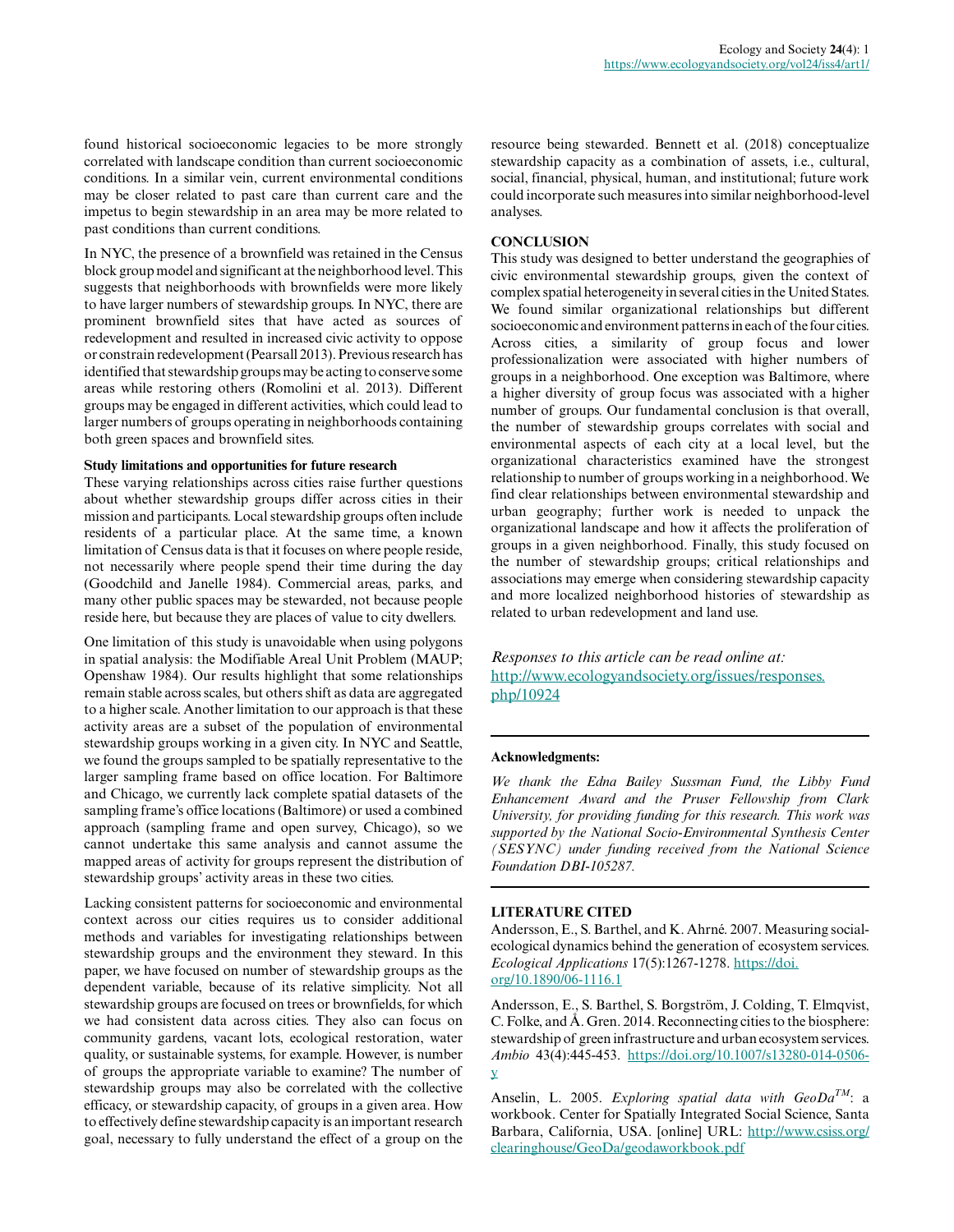Baddeley, A., and R. Turner. 2005. Spatstat: an R package for analyzing spatial point patterns. *Journal of Statistical Software* 12(6):1-42.<https://doi.org/10.18637/jss.v012.i06>

Baek, S., S. Raja, J. Park, L. H. Epstein, L. Yin, and J. N. Roemmich. 2015. Park design and children's active play: a microscale spatial analysis of intensity of play in Olmsted's Delaware Park. *Environment and Planning B: Planning and Design* 42(6):1079-1097. <https://doi.org/10.1177/0265813515599515>

Bennett, N. J., T. S. Whitty, E. Finkbeiner, J. Pittman, H. Bassett, S. Gelcich, and E. H. Allison. 2018. Environmental stewardship: a conceptual review and analytical framework. *Environmental Management* 61(4):597-614.<http://dx.doi.org/10.1007/s00267-017-0993-2>

Bivand, R., and G. Piras. 2015. Comparing implementations of estimation methods for spatial econometrics. *Journal of Statistical Software* 63(18):1-36. [https://doi.org/10.18637/jss.](https://doi.org/10.18637/jss.v063.i18) [v063.i18](https://doi.org/10.18637/jss.v063.i18) 

Boone, C. G., G. L. Buckley, J. M. Grove, and C. Sister. 2009. Parks and people: an environmental justice inquiry in Baltimore, Maryland. *Annals of the Association of American Geographers* 99 (4):767-787. <https://doi.org/10.1080/00045600903102949>

Boone, C. G., M. L. Cadenasso, J. M. Grove, K. Schwarz, and G. L. Buckley. 2010. Landscape, vegetation characteristics, and group identity in an urban and suburban watershed: why the 60s matter. *Urban Ecosystems* 13:255-271. [https://doi.org/10.1007/](https://doi.org/10.1007/s11252-009-0118-7) [s11252-009-0118-7](https://doi.org/10.1007/s11252-009-0118-7) 

Borgström, S. T., T. Elmqvist, P. Angelstam, and C. Alfsen-Norodom. 2006. Scale mismatches in management of urban landscapes. *Ecology and Society* 11(2):16. [https://doi.org/10.5751/](https://doi.org/10.5751/ES-01819-110216) [ES-01819-110216](https://doi.org/10.5751/ES-01819-110216)

Campbell, L. K., L. F. Landau, M. L. Johnson, and E. S. Svendsen. *In press.* Civic stewardship of urban ecosystems: forms of community engagement with landscapes and places. Pages 208-224 *in* M. Chatterjee and E. Svyatets, editors. *Environmental issues and policy: exploring past, present and future socioecological relations.* Cognella, San Diego, California, USA.

Chicago Regional Biodiversity Council. 1999. *Biodiversity recovery plan.* Northeastern Illinois Planning Commission, Northeastern Indiana Regional Coordinating Council, Chicago, Illinois, USA.

City of Baltimore. 2014. *Parks dataset. Open Baltimore.* City of Baltimore, Maryland, USA. [online] URL: [https://data.](https://data.baltimorecity.gov/Culture-Arts/Parks/3r8a-uawz) [baltimorecity.gov/Culture-Arts/Parks/3r8a-uawz](https://data.baltimorecity.gov/Culture-Arts/Parks/3r8a-uawz)

City of Chicago. 2016. *Parks - Shapefiles dataset. Chicago Data Portal.* City of Chicago, Illinois, USA. [online] URL: [https://data.](https://data.cityofchicago.org/Parks-Recreation/Parks-Shapefiles-deprecated-November-2016-/5msb-wbxn) [cityofchicago.org/Parks-Recreation/Parks-Shapefiles-deprecated-](https://data.cityofchicago.org/Parks-Recreation/Parks-Shapefiles-deprecated-November-2016-/5msb-wbxn)[November-2016-/5msb-wbxn](https://data.cityofchicago.org/Parks-Recreation/Parks-Shapefiles-deprecated-November-2016-/5msb-wbxn) 

City of Seattle. 2014. *City of Seattle Parks. Seattle Open Data Program.* City of Seattle, Washington, USA.

Connolly, J. J., E. S. Svendsen, D. R. Fisher, and L. K. Campbell. 2013. Organizing urban ecosystem services through environmental stewardship governance in New York City. *Landscape and Urban Planning* 109(1):76-84. <https://doi.org/10.1016/j.landurbplan.2012.07.001>

Connolly, J. J. T., E. S. Svendsen, D. R. Fisher, and L. K. Campbell. 2014. Networked governance and the management of ecosystem services: the case of urban environmental stewardship in New York City. *Ecosystem Services* 10:187-194 [https://doi.org/10.1016/](https://doi.org/10.1016/j.ecoser.2014.08.005) [j.ecoser.2014.08.005](https://doi.org/10.1016/j.ecoser.2014.08.005) 

Costa, D. L., and M. E. Kahn. 2003. Understanding the American decline in social capital, 1952-1998. *Kyklos* 56(1):17-46. [https://](https://doi.org/10.1111/1467-6435.00208) [doi.org/10.1111/1467-6435.00208](https://doi.org/10.1111/1467-6435.00208) 

DiMaggio, P., and W. W. Powell. 1983. The iron cage revisited: institutional isomorphism and collective rationality in organizational fields. *American Sociological Review* 48 (2):147-160. [https://doi.org/10.1016/S0742-3322\(00\)17011-1](https://doi.org/10.1016/S0742-3322(00)17011-1)

Engbers, T. A. 2016. Building community? The characteristics of America's most civic cities. *Journal of Public Affairs* 16(1):50-56. <https://doi.org/10.1002/pa.1567>

Environmental Protection Agency (EPA). 2015. *Brownfields (ACRES) spatial dataset*. Geospatial Data Download Service. EPA, Washington, D.C., USA.

Ernstson, H., S. Barthel, E. Andersson, and S. Borgström. 2010. Scale-crossing brokers and network governance of urban ecosystem services: the case of Stockholm. *Ecology and Society* 15(4):28. <https://doi.org/10.5751/ES-03692-150428>

Ernstson, H., S. Sörlin, and T. Elmqvist. 2008. Social movements and ecosystem services—the role of social network structure in protecting and managing urban green areas in Stockholm. *Ecology and Society* 13(2):39.<https://doi.org/10.5751/es-02589-130239>

ESRI. 2012. ArcGIS Desktop: Release 10.1. Environmental Systems Research Institute, Redlands, California, USA.

Fisher, D. R., L. K. Campbell, and E. S. Svendsen. 2012. The organisational structure of urban environmental stewardship. *Environmental Politics* 21(1):26-48. [https://doi.org/10.1080/0964](https://doi.org/10.1080/09644016.2011.643367) [4016.2011.643367](https://doi.org/10.1080/09644016.2011.643367) 

Gerrish, E., and S. L. Watkins. 2018. The relationship between urban forests and income: a meta-analysis. *Landscape and Urban Planning* 170:293-308. <https://doi.org/10.1016/j.landurbplan.2017.09.005>

Goodchild, M. F., and D. G. Janelle. 1984. The city around the clock: space-time patterns of urban ecological structure. *Environment and Planning A* 16(6):807-820. [https://doi.](https://doi.org/10.1068/a160807) [org/10.1068/a160807](https://doi.org/10.1068/a160807) 

Hager, M. A., S. Wilson, T. H. Pollak, and P. M. Rooney. 2003. Response rates for mail surveys of nonprofit organizations: a review and empirical test. *Nonprofit and Voluntary Sector Quarterly* 32(2):252-267.<https://doi.org/10.1177/0899764003032002005>

Hannan, M. T., and J. Freeman. 1989. *Organizational ecology.* Harvard University Press, Cambridge, Massachusetts, USA. <https://doi.org/10.2307/j.ctvjz813k>

Heynen, N. C. 2003. The scalar production of injustice within the urban forest. *Antipode* 35(5):980-998. [https://doi.org/10.1111/](https://doi.org/10.1111/j.1467-8330.2003.00367.x) [j.1467-8330.2003.00367.x](https://doi.org/10.1111/j.1467-8330.2003.00367.x)

Hwang, H., and W. W. Powell. 2009. The rationalization of charity: the influences of professionalism in the nonprofit sector. *Administrative Science Quarterly* 54(2):268-298. [https://doi.](https://doi.org/10.2189/asqu.2009.54.2.268) [org/10.2189/asqu.2009.54.2.268](https://doi.org/10.2189/asqu.2009.54.2.268)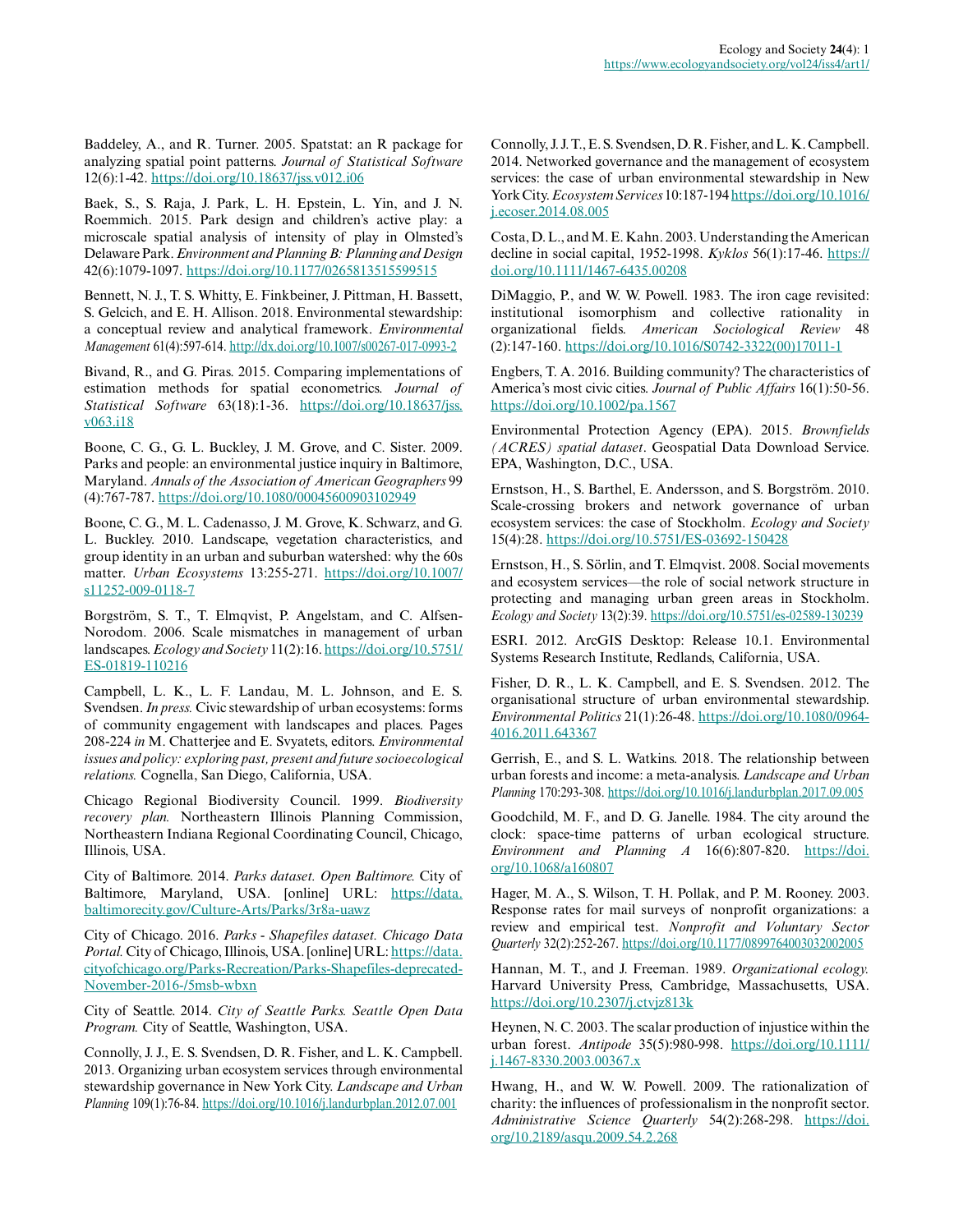Illenberger, J., K. Nagel, and G. Flötteröd. 2013. The role of spatial interaction in social networks. *Networks and Spatial Economics* 13(3):255-282.<https://doi.org/10.1007/s11067-012-9180-4>

Kremer, P., Z. A. Hamstead, and T. McPhearson. 2013. A social– ecological assessment of vacant lots in New York City. *Landscape and Urban Planning* 120:218-233. [https://doi.org/10.1016/j.](https://doi.org/10.1016/j.landurbplan.2013.05.003) [landurbplan.2013.05.003](https://doi.org/10.1016/j.landurbplan.2013.05.003) 

Landry, S. M., and J. Chakraborty. 2009. Street trees and equity: evaluating the spatial distribution of an urban amenity. *Environment and Planning A* 41(11):2651-2670. [https://doi.](https://doi.org/10.1068/a41236) [org/10.1068/a41236](https://doi.org/10.1068/a41236)

Locke, D. H., K. L. King, E. S. Svendsen, L. K. Campbell, C. Small, N. F. Sonti, D. R. Fisher, and J. W. T. Lu. 2014. Urban environmental stewardship and changes in vegetative cover and building footprint in New York City neighborhoods (2000-2010). *Journal of Environmental Studies and Sciences* 4(3):250-262. <https://doi.org/10.1007/s13412-014-0176-x>

Locke, D. H., and T. McPhearson. 2018. Urban areas do provide ecosystem services. *Frontiers in Ecology and the Environment* 16 (4):203-205. <https://doi.org/10.1002/fee.1796>

Mallach, A. 2018. *The divided city: poverty and prosperity in urban America.* Island Press, Washington, D.C., USA. [https://doi.](https://doi.org/10.5822/978-1-61091-782-7) [org/10.5822/978-1-61091-782-7](https://doi.org/10.5822/978-1-61091-782-7) 

Marquardt, D. W. 1970. Generalized inverses, ridge regression, biased linear estimation, and nonlinear estimation. *Technometrics* 12:591-612.<https://doi.org/10.2307/1267205>

Massey, D. S. 2008. Origins of economic disparities: the historical role of housing segregation. Pages 39-80 *in* J. H. Carr and N. K. Kutty, editors. *Segregation: the rising costs for America*. Routledge, New York, New York, USA.

Meyer, M., and C. Hyde. 2004. Too much of a "good" thing? Insular neighborhood associations, nonreciprocal civility, and the promotion of civic health. *Nonprofit and Voluntary Sector Quarterly* 33(3\_suppl):77S-96S. [https://doi.org/10.1177/0899764](https://doi.org/10.1177/0899764004265432) [004265432](https://doi.org/10.1177/0899764004265432)

Moskal, L. M., D. M. Styers, and M. Halabisky. 2011. Monitoring urban tree cover using object-based image analysis and public domain remotely sensed data. *Remote Sensing* 3(10):2243-2262. <https://doi.org/10.3390/rs3102243>

New York City. 2015. *Open Space (Parks). NYC OpenData.* City of New York, New York, USA. [online] URL: [https://data.](https://data.cityofnewyork.us/Recreation/Open-Space-Parks-/g84h-jbjm) [cityofnewyork.us/Recreation/Open-Space-Parks-/g84h-jbjm](https://data.cityofnewyork.us/Recreation/Open-Space-Parks-/g84h-jbjm)

Nicholls, W. 2009. Place, networks, space: theorising the geographies of social movements. *Transactions of the Institute of British Geographers* 34(1):78-93. [https://doi.org/10.1111/](https://doi.org/10.1111/j.1475-5661.2009.00331.x) [j.1475-5661.2009.00331.x](https://doi.org/10.1111/j.1475-5661.2009.00331.x)

O'Neil-Dunne, J. P. M. 2009. *A report on the City of Baltimore's existing and possible tree canopy.* The Spatial Analysis Lab at the University of Vermont's Rubenstein School of the Environment and Natural Resources, Burlington, Vermont, USA. [online] URL: [http://www.fs.fed.us/nrs/utc/reports/UTC\\_Report\\_BACI\\_2007.](http://www.fs.fed.us/nrs/utc/reports/UTC_Report_BACI_2007.pdf) [pdf](http://www.fs.fed.us/nrs/utc/reports/UTC_Report_BACI_2007.pdf)

O'Neil-Dunne, J. P. M. 2012. *A report on the City of New York's existing and possible tree canopy 2010.* The Spatial Analysis Lab at the University of Vermont's Rubenstein School of the Environment and Natural Resources, Burlington, Vermont, USA. [online] URL: [https://www.fs.fed.us/nrs/utc/reports/](https://www.fs.fed.us/nrs/utc/reports/UTC_NYC_Report_2010.pdf) [UTC\\_NYC\\_Report\\_2010.pdf](https://www.fs.fed.us/nrs/utc/reports/UTC_NYC_Report_2010.pdf)

O'Neil-Dunne, J. P. M. 2015. *Tree canopy report: Cook County, IL.* The Spatial Analysis Lab at the University of Vermont's Rubenstein School of the Environment and Natural Resources, Burlington, Vermont, USA. [online] URL: [https://www.](https://www.mortonarb.org/files/Tree%20Canopy%20Report%20Cook%20County.pdf) [mortonarb.org/files/Tree%20Canopy%20Report%20Cook%20County.](https://www.mortonarb.org/files/Tree%20Canopy%20Report%20Cook%20County.pdf) [pdf](https://www.mortonarb.org/files/Tree%20Canopy%20Report%20Cook%20County.pdf)

Openshaw, S. 1984. *The modifiable area unit problem: concepts and techniques in modern geography.* Geobooks, Norwich, UK.

Pearsall, H. 2013. Superfund me: a study of resistance to gentrification in New York City. *Urban Studies* 50(11):2293-2310. <https://doi.org/10.1177/0042098013478236>

R Core Team. 2017. *R: A language and environment for statistical computing.* R Foundation for Statistical Computing, Vienna, Austria. [online] URL. <https://www.R-project.org/>

Radil, S. M., C. Flint, and G. E. Tita. 2010. Spatializing social networks: using social network analysis to investigate geographies of gang rivalry, territoriality, and violence in Los Angeles. *Annals of the Association of American Geographers* 100(2):307-326. <https://doi.org/10.1080/00045600903550428>

Reibel, M. 2007. Geographic information systems and spatial data processing in demography: a review. *Population Resources Policy Review* 26:601-618.<https://doi.org/10.1007/s11113-007-9046-5>

Romolini, M., R. P. Bixler, and J. M. Grove. 2016. A socialecological framework for urban stewardship network research to promote sustainable and resilient cities. *Sustainability* 8(9):956. <https://doi.org/10.3390/su8090956>

Romolini, M., J. M. Grove, and D. H. Locke. 2013. Assessing and comparing relationships between urban environmental stewardship networks and land cover in Baltimore and Seattle. *Landscape and Urban Planning* 120:190-207. [https://doi.](https://doi.org/10.1016/j.landurbplan.2013.08.008) [org/10.1016/j.landurbplan.2013.08.008](https://doi.org/10.1016/j.landurbplan.2013.08.008)

Rotolo, T., and J. Wilson. 2014. Social heterogeneity and volunteering in U.S. cities. *Sociological Forum* 29(2):429-452. <https://doi.org/10.1111/socf.12091>

Rotolo, T., J. Wilson, and M. E. Hughes. 2010. Homeownership and volunteering: an alternative approach to studying social inequality and civic engagement. *Sociological Forum* 25:570-587. <https://doi.org/10.1111/j.1573-7861.2010.01196.x>

Sampson, R. J. 2008. "After-school" Chicago: space and the city. *Urban Geography* 29(2):127-137. [https://doi.org/10.2747/0272-3](https://doi.org/10.2747/0272-3638.29.2.127) [638.29.2.127](https://doi.org/10.2747/0272-3638.29.2.127) 

Sampson, R. J. 2017. Urban sustainability in an age of enduring inequalities: advancing theory and ecometrics for the 21st-century city. *Proceedings of the National Academy of Sciences* 114 (34):8957-8962.<https://doi.org/10.1073/pnas.1614433114>

Sanderson, E. W., J. Walston, and J. G. Robinson. 2018. From bottleneck to breakthrough: urbanization and the future of biodiversity conservation. *BioScience* 68(6):412-426. [https://doi.](https://doi.org/10.1093/biosci/biy039) [org/10.1093/biosci/biy039](https://doi.org/10.1093/biosci/biy039)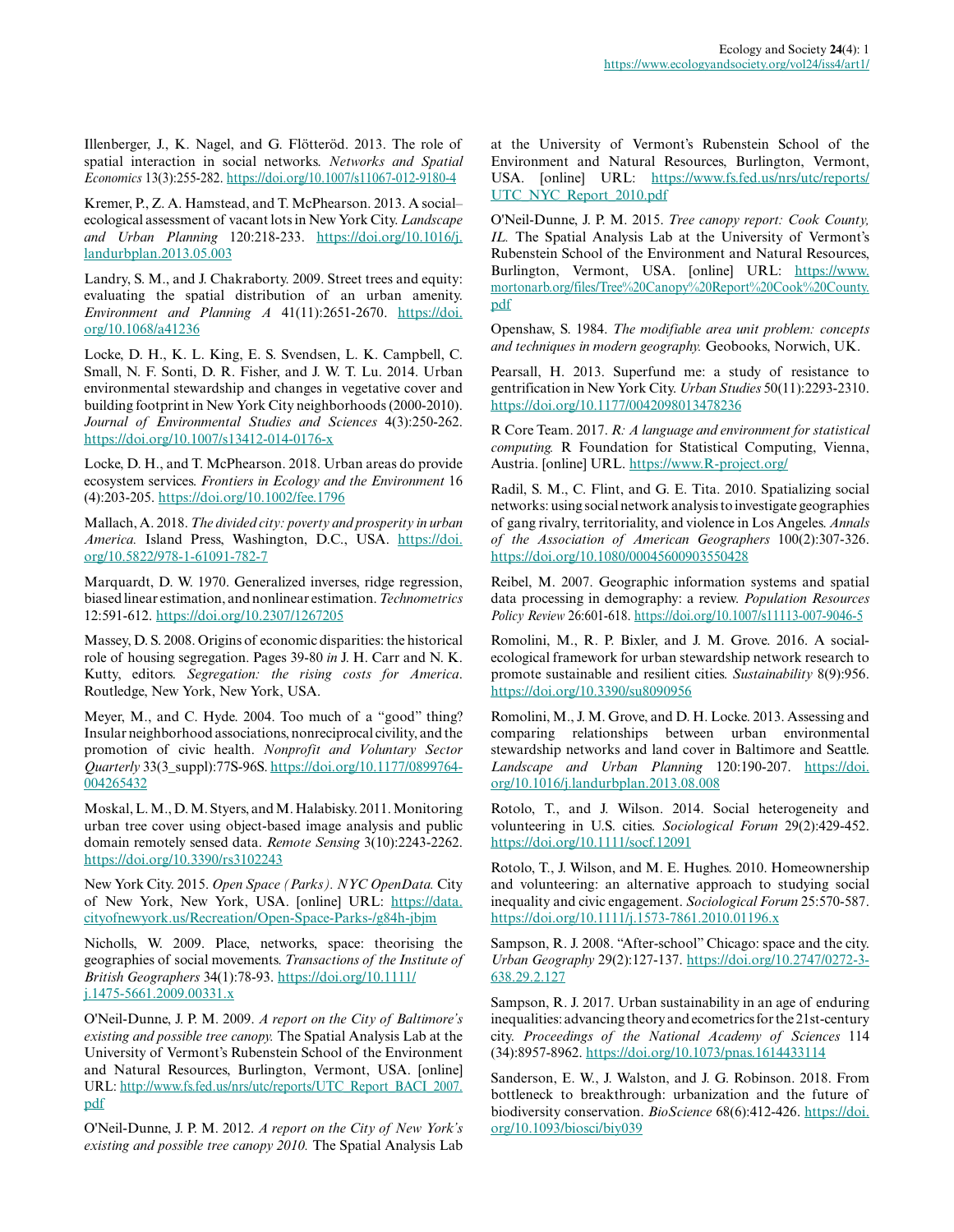Schwarz, K., M. Fragkias, and C. G. Boone, W. Zhou, M. McHale, J. M. Grove, J. O'Neil-Dunne, J. P. McFadden, G. L. Buckley, D. Childers, L. Ogden, S. Pincetl, D. Pataki, A. Whitmer, and M. L. Cadenasso. 2015. Trees grow on money: urban tree canopy cover and environmental justice. *PLoS ONE* 10(4):e0122051. [https://](https://doi.org/10.1371/journal.pone.0122051) [doi.org/10.1371/journal.pone.0122051](https://doi.org/10.1371/journal.pone.0122051)

Short, J. R., and M. Mussman. 2014. Population change in U.S. cities: estimating and explaining the extent of decline and level of resurgence. *Professional Geographer* 66(1):112-123. [https://doi.](https://doi.org/10.1080/00330124.2013.765297) [org/10.1080/00330124.2013.765297](https://doi.org/10.1080/00330124.2013.765297)

Staggenborg, S. 1986. Coalition work in the pro-choice movement: organizational and environmental opportunities and obstacles. *Social Problems* 33:374-389. <https://doi.org/10.2307/800657>

Stoll, M. A. 2001. Race, neighborhood poverty and participation in voluntary associations. *Sociological Forum* 16(3):529-557.

Svendsen, E., and L. K. Campbell. 2008. Urban ecological stewardship: understanding the structure, function and network of community-based urban land management. *Cities and the Environment (CATE)* 1(1):1-4.

Svendsen, E. S., L. K. Campbell, D. R. Fisher, J. J. T. Connolly, M. L. Johnson, N. F. Sonti, D. H. Locke, L. M. Westphal, C. L. Fisher, J. M. Grove, M. Romolini, D. J. Blahna, and K. L. Wolf. 2016. *Stewardship mapping and assessment project: a framework for understanding community-based environmental stewardship.* General Technical Report NRS-156. U.S. Forest Service, Northern Research Station, Newtown Square, Pennsylvania, USA.<https://doi.org/10.2737/NRS-GTR-156>

Tavares, A. F., and J. B. Carr. 2013. So close, yet so far away? The effects of city size, density and growth on local civic participation. *Journal of Urban Affairs* 35(3):283-302. [https://doi.org/10.1111/](https://doi.org/10.1111/j.1467-9906.2012.00638.x) [j.1467-9906.2012.00638.x](https://doi.org/10.1111/j.1467-9906.2012.00638.x)

Tolsma, J., T. van der Meer, and M. Gesthuizen. 2009. The impact of neighbourhood and municipality characteristics on social cohesion in the Netherlands. *Acta Politica* 44(3):286-313. [https://](https://doi.org/10.1057/ap.2009.6) [doi.org/10.1057/ap.2009.6](https://doi.org/10.1057/ap.2009.6)

Troy, A., A. Nunery, and J. M. Grove. 2016. The relationship between residential yard management and neighborhood crime: an analysis from Baltimore City and County. *Landscape and Urban Planning* 147:78-87. [https://doi.org/10.1016/j.](https://doi.org/10.1016/j.landurbplan.2015.11.004) [landurbplan.2015.11.004](https://doi.org/10.1016/j.landurbplan.2015.11.004) 

Venables, W. N., and B. D. Ripley. 2002. *Modern applied statistics with S.* Fourth edition. Springer, New York, New York, USA. <https://doi.org/10.1007/978-0-387-21706-2>

Walker, G. 2009. Beyond distribution and proximity: exploring the multiple spatialities of environmental justice. *Antipode* 41 (4):614-636. <https://doi.org/10.1111/j.1467-8330.2009.00691.x>

Watkins, S. L., and E. Gerrish. 2018. The relationship between urban forests and race: a meta-analysis. *Journal of Environmental Management* 209:152-168.<https://doi.org/10.1016/j.jenvman.2017.12.021>

Westphal, L. M., A. Y. Davis, C. Copp, L. M. Ross, M. J. Bouman, C. L. Fisher, and M. K. Johnston 2014. Characteristics of stewardship in the Chicago Wilderness Region. *Cities and the Environment (CATE)* 7(1).

Wilson, J. 2012. Volunteerism research: a review essay. *Nonprofit & Voluntary Sector Quarterly* 41:176-212. [https://doi.](https://doi.org/10.1177/0899764011434558) [org/10.1177/0899764011434558](https://doi.org/10.1177/0899764011434558)

Wilson, W. H. 1994. *The city beautiful movement.* Johns Hopkins University Press, Baltimore, Maryland, USA.

Wolf, K. L., D. J. Blahna, W. Brinkley, and M. Romolini. 2013. Environmental stewardship footprint research: linking human agency and ecosystem health in the Puget Sound region. *Urban Ecosystems* 16(1):13-32.<https://doi.org/10.1007/s11252-011-0175-6>